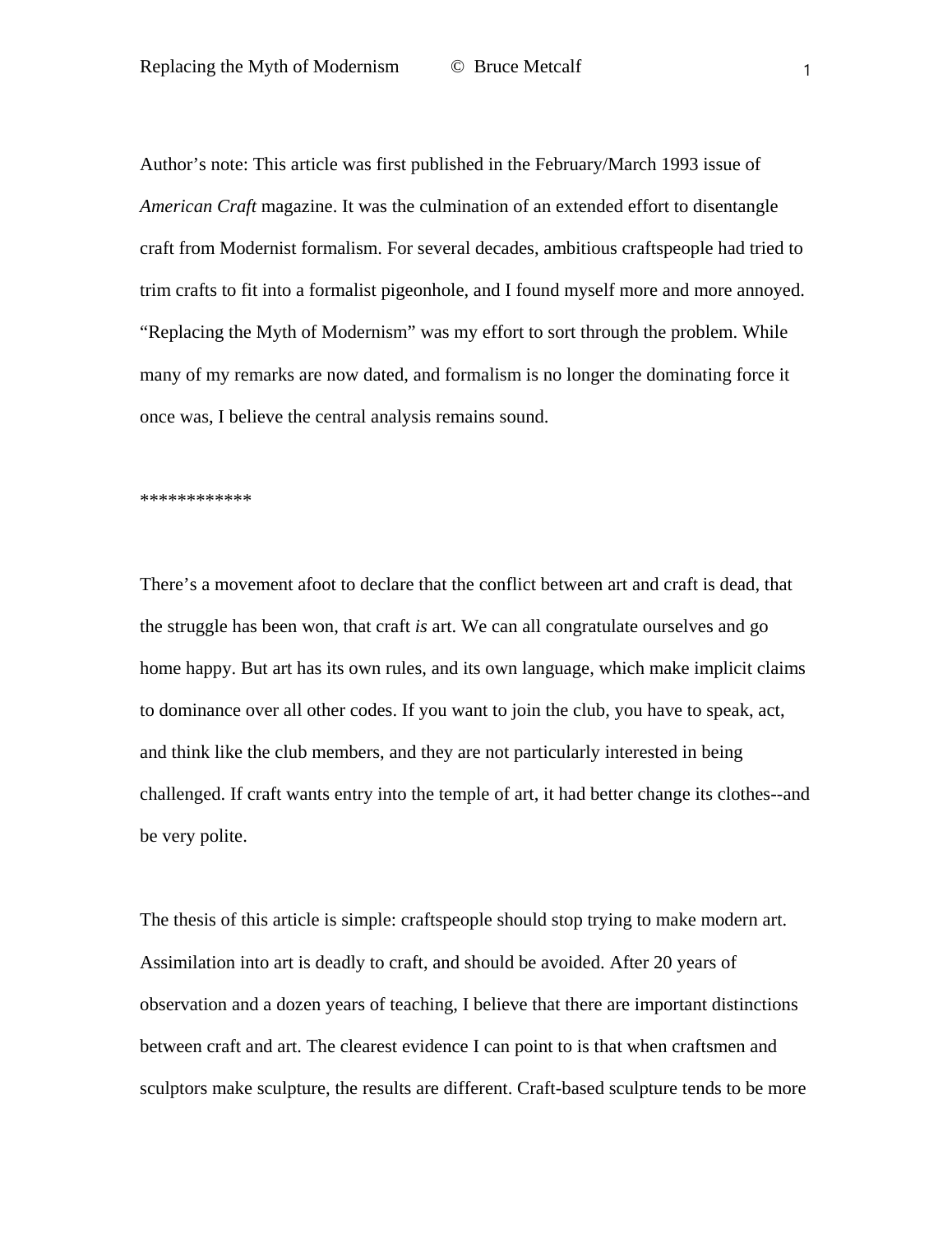decorative, more richly visual, more respectful of material and process, but also less cognizant of the history of sculpture and art world issues. I can only conclude that craft constitutes a different class of objects and also springs from a different set of values and a separate historical consciousness. These differences are essential to craft, and they are in peril of being lost.

<span id="page-1-0"></span>In its broadest outline, art in the Western world is characterized by limitlessness. Since Duchamp's urinal, art is constituted by the authority of the artist. If a convincing argument is made, the thing he names or points to is newly understood as art. Duchamp pointed at the urinal and the bottle rack, and they became art. Joseph Beuys painted his face gold, walked around a gallery explaining paintings to a dead rabbit in his arms, and it was art. Warhol filmed the Empire State Building for eight hours straight, and that was art, too. *Anything* can be art in this intellectual climate, and such permissiveness is not necessarily bad. The limitlessness of art acts as a metaphor for freedom, disturbing or frightening as that may be. But not anything can be craft.

<span id="page-1-5"></span><span id="page-1-4"></span><span id="page-1-3"></span><span id="page-1-2"></span><span id="page-1-1"></span>Craft -- the kind of craft this magazine is devoted to -- is defined by four simultaneous identities. First, craft is usually made substantially by hand. This is the primary root of all craft, the wellspring and reference point for everything else in the field. Additionally, craft is characterized by references to three traditions that evolved before the advent of mass-production. Craft is medium-specific: it is always identified with a material and the technologies invented to manipulate it. For instance, ceramics can be defined as the use of clay and proficiency in skills like throwing or handbuilding. Woodworking, metalsmithing, weaving, and glassblowing are all disciplines specific to a medium and its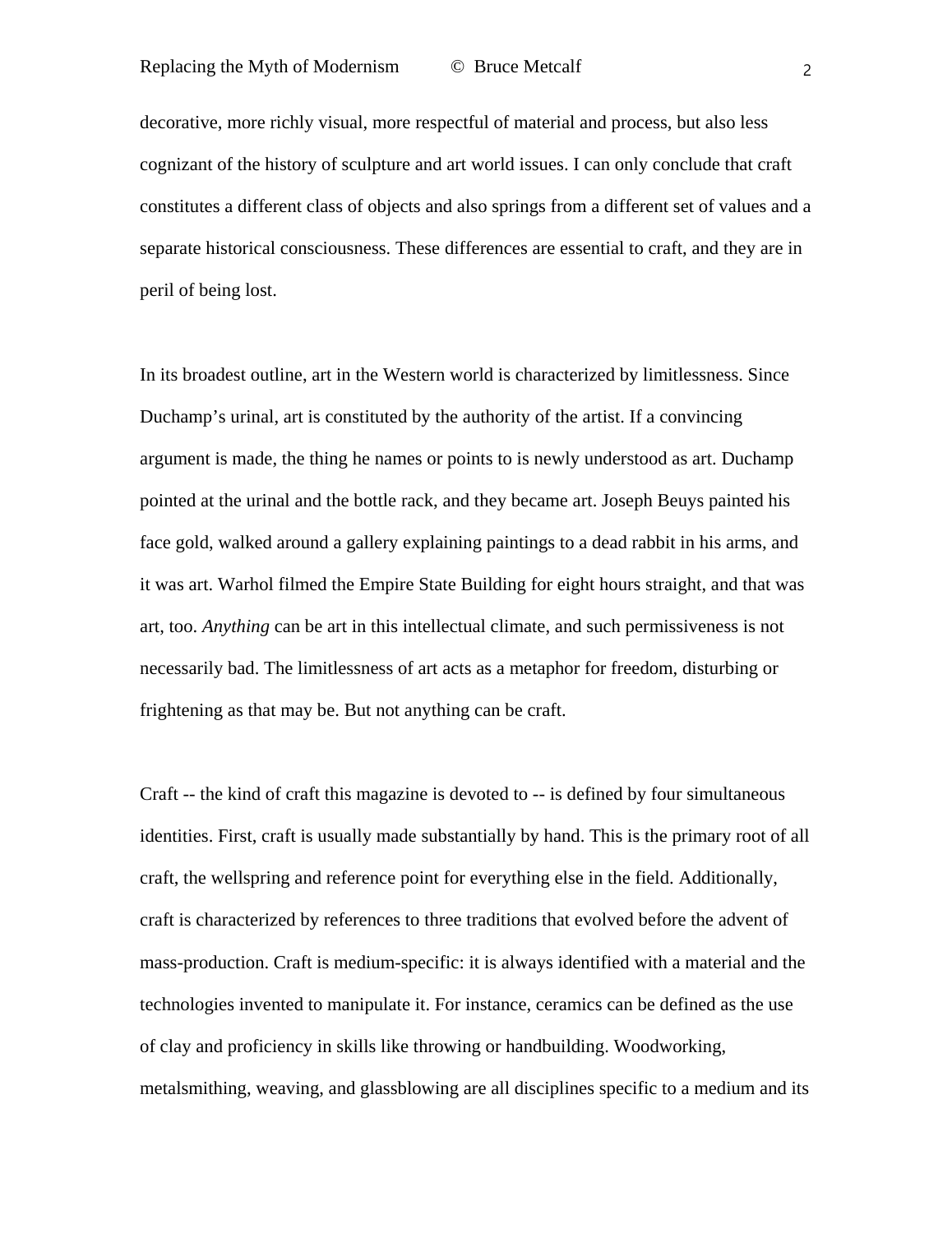<span id="page-2-0"></span>mastery. These materials are only incidentally industrial; most have been used since the beginnings of civilization and many of the skills are equally ancient. The preindustrial roots and traditional mediums specificity of craft create a number of gray areas: is neon sign-making a craft? Is machining on a lathe?

<span id="page-2-2"></span><span id="page-2-1"></span>Third, craft is defined by use. Craft disciplines are traditional groupings of functions jewelry, furniture or clothing, for example – with irregular boundaries and no direct correspondence to material. Jewelry refers to objects used to adorn the body, furniture consists of movable objects used for domestic purposes like sitting or storing goods, and so on. None of these categories specifies a material, however. So, even the narrowest Eurocentric jewelry tradition can include glass, ceramic ( as faience ), coal ( as jet ), even human hair ( in memorial lockets )—a greater range than the precious metal and gemstones that conservative practitioners claim as the exclusive and proper material for jewelry. Similarly, furniture and clothing are all made of wide varieties of materials. Most of these functions were established under preindustrial conditions. While our idea of furniture has accommodated uses not even dreamed of fifty years ago, like computer tables and television stands, the sphere of craft does not include manufactured objects like small appliances, airplanes, or telephone equipment.

Craft is also defined by its past. Each of the craft disciplines has a multicultural history that is recorded mostly as objects, many from societies that have long since disappeared. The history of each craft is far richer and older than that of painting, in spite of the way art history has been taught. A huge body of objects serve as an enormous reference library for craftsmen.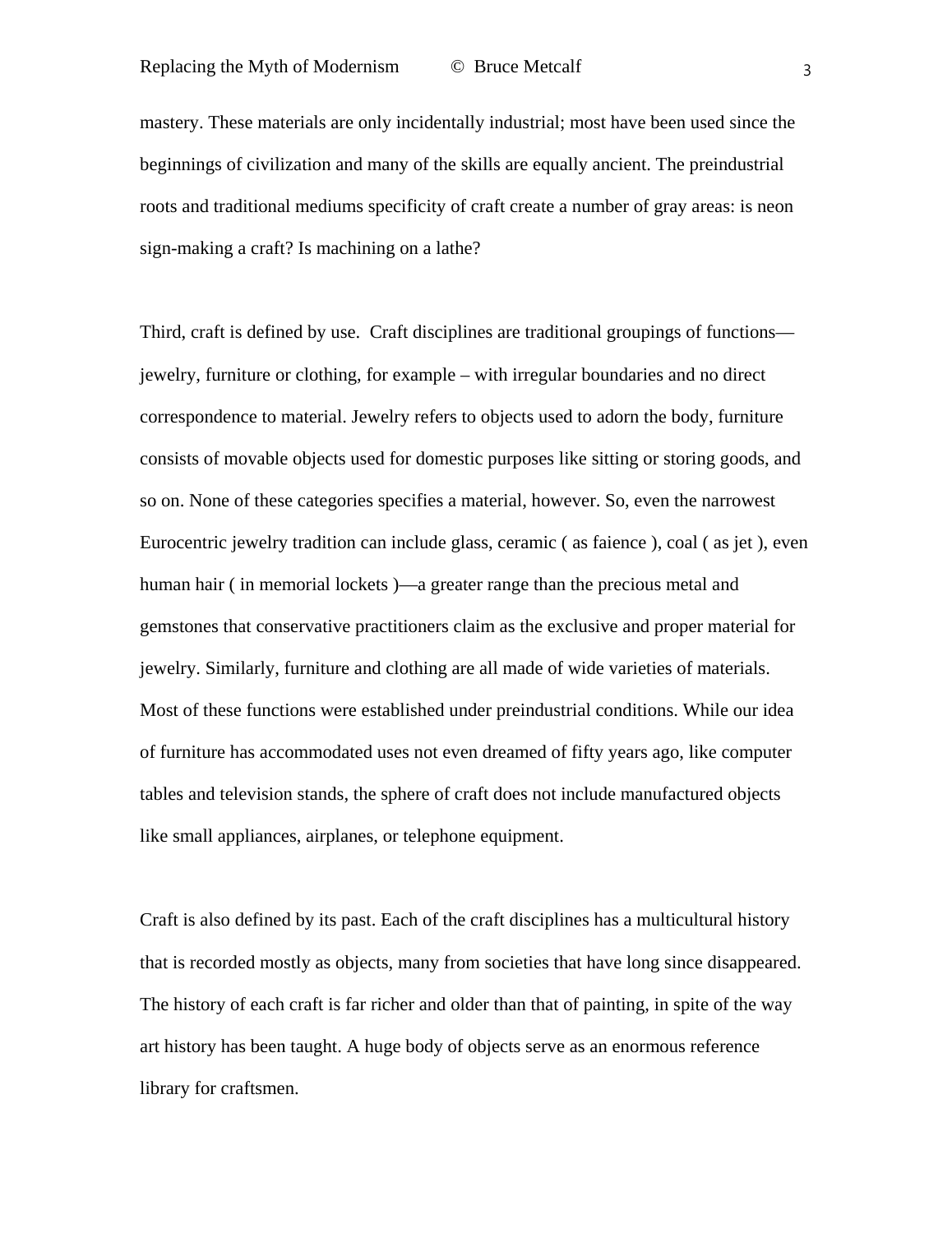Thus, craft is a series of limitations suggested by tradition. By nature, craft looks backwards, which is no longer supposed to be a virtue. But all those ancient usages provide a sourcebook from which craft can clarify its essential distinction from fine art. Once that is done, craft can develop its own conceptual approach.

At present craft is sandwiched between two imposing neighbors. On one side are the mass-production technologies that have been superseding it for the last three centuries. The ongoing industrial revolution rendered most of the subsistence crafts obsolete. Pottery, yardage weaving, basketry, boatmaking and hundreds of other crafts became marginal. Others were killed off: carving figureheads, fabricating wooden coaches, or making hatboxes are among the many that have vanished. Craft production, once representing most of material culture, was replaced by manufactured goods.

Mass-production, in turn, stimulated the rise consumerism, which Edward Lucie-Smith def[i](#page-1-0)nes as "the liberation of desire to own from strict claims of necessity"<sup>i</sup>. As factorymade objects flooded the marketplace to be purchased by a growing middle class, these items no longer had to serve the demands of survival: articles made strictly as decoration, once the exclusive property of the rich, became commonplace. Then, in a great irony of history, craft reentered the marketplace in response to consumerist values. Today, gifts and home furnishings constitute the most significant market for craft. No longer marginal, craft now competes in these markets on an even footing with industry.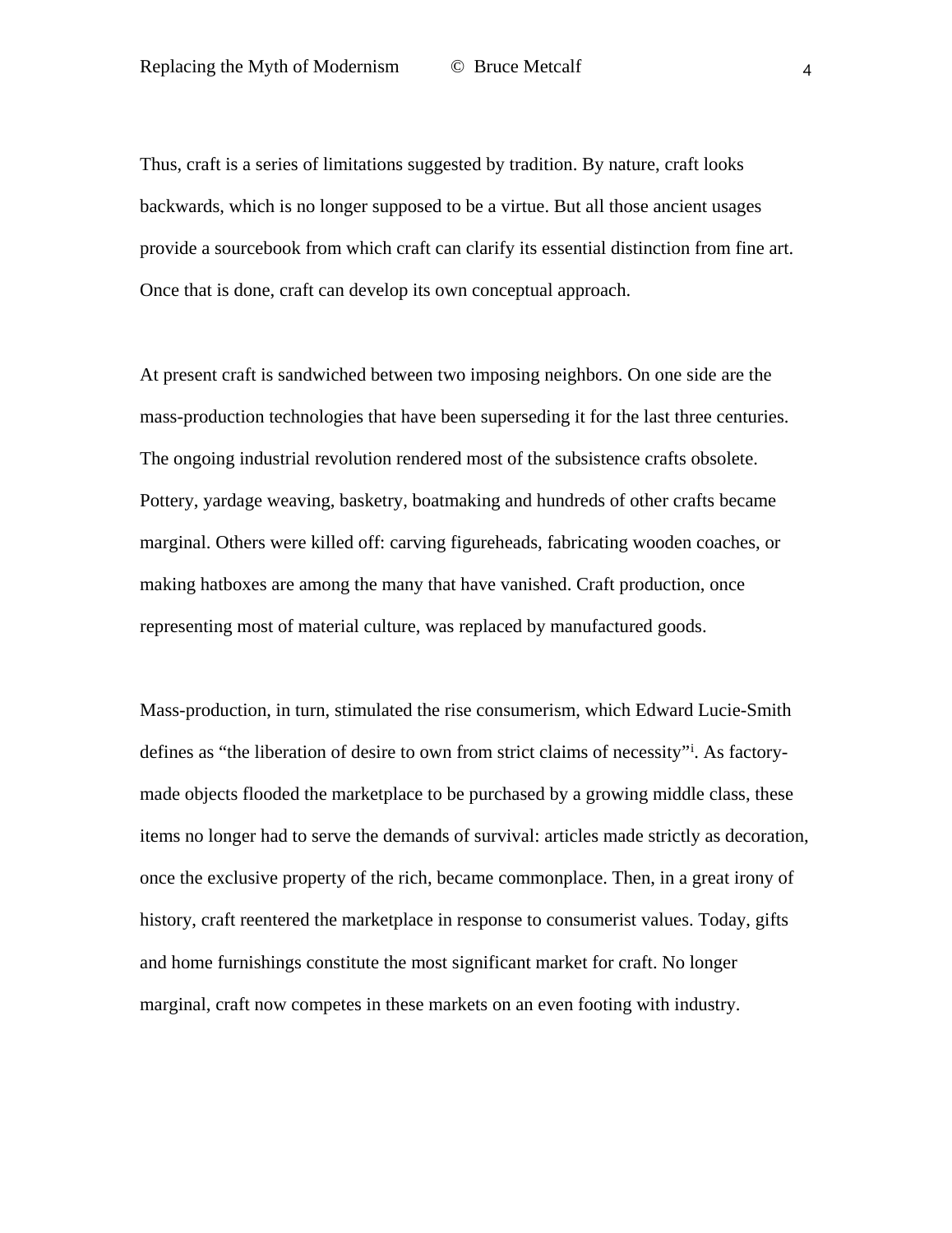The other neighbor of craft is modern art, along with its history and theory. Craft teachers and craft students—the majority of nonproduction craftsmen--have long envied the status enjoyed by modern art, as well as its financial rewards. This wistful desire for loftier status has created confusion, frustration, and guilt. The common strategy to achieve art's prestige has been to adopt the style of any recently certified art movement, from Abstract Expressionism to performance art. Yet, to perceive art as a parade of visual styles is an error, for modern art is principally an ongoing debate about the value and purpose of visual experience.

Where modern art is defined by theory, postwar craft has avoided it. Few critics have developed a career writing about craft alone, and even fewer ideas have emerged specifically from craft practice. Most writing in the field borrows ideas uncritically from painting and sculpture, without questioning how appropriate they are to a craft object. Most writers on craft assume that the language of art criticism fits craft like a comfortable old pair of pants, no alterations necessary. One has only to read the words "expression" or "concept" repeated ad nauseum in articles about craft to see how the myths of modern art are applied indiscriminately. How can a pot be expressive? How can an object be miminalist and decorative at the same time? Which concepts are appropriate to jewelry, and which are not? Such questions are rarely asked.

A pervasive anti-intellectual bias exists in the craft world. In books on craft, photographs dominate: two of the more recent surveys of twentieth century jewelry had a combined total of 51 pages of body text and 260 pages of photographs<sup>ii</sup>. The few monographs on established craftsmen read like extended publicity releases--seldom is heard a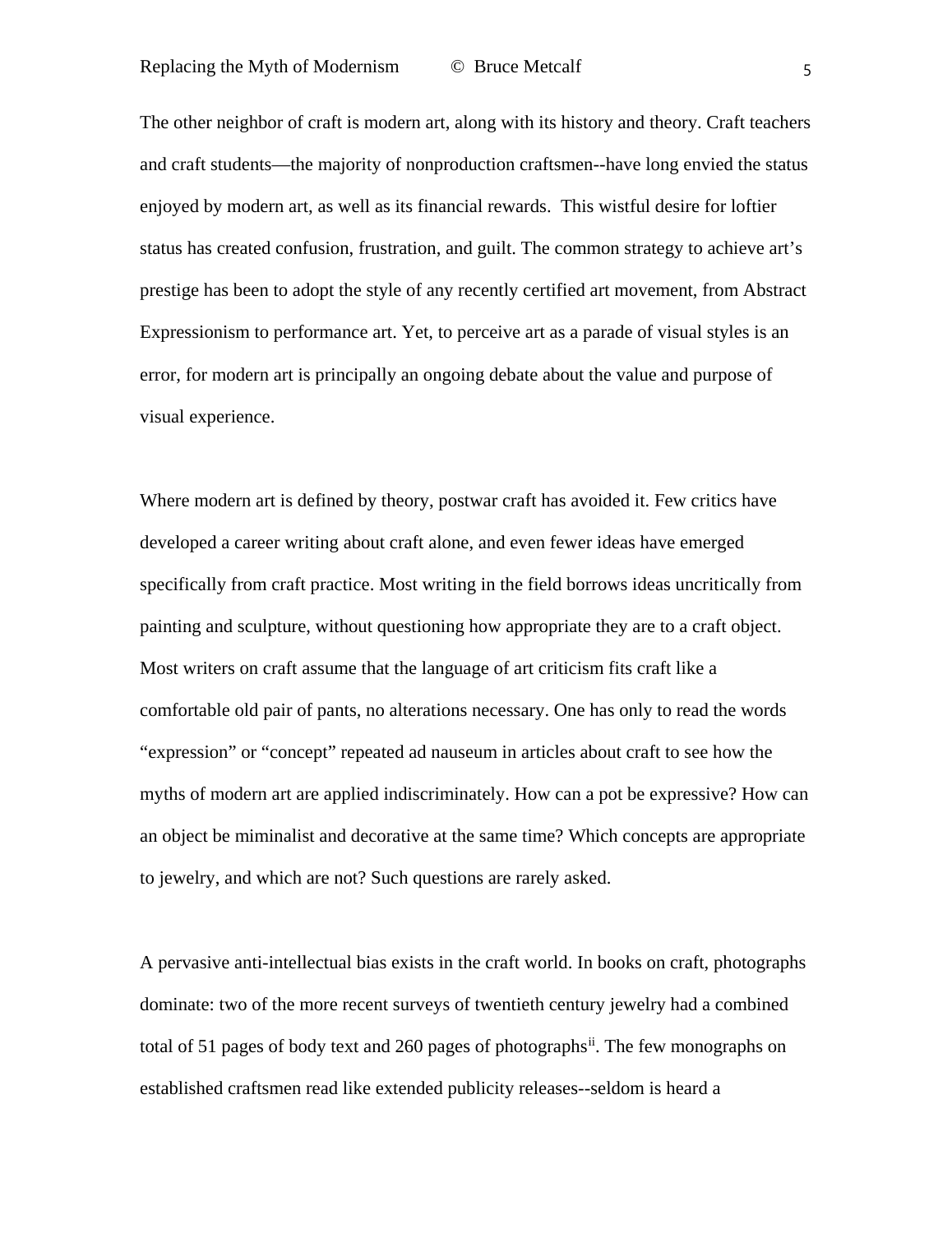discouraging word. Perhaps the know-nothing attitude is most nakedly revealed in this statement from jeweler and teacher David LaPlantz: "*Metalsmith* [magazine]...has been boring, uninteresting and filled with... pieces that once I read I did not understand or even care to understand. Actually, I have stopped reading *Metalsmith* and now just skim the pages for interesting images and advertising."<sup>[iii](#page-1-2)</sup> Such an attitude discourages critical thinking of any sort, and does not bode well for the future of crafts.

The paucity of thinking and writing on craft has led to a vacuum of both debate and standards. Teachers offer their students no clearly articulated direction; collectors and curators have no standards of quality to guide acquisitions; and the field lacks a distinct language to describe its own practice. The implication is that any craft object is as good as any other, and that quality is chiefly a matter of star status.

If craft claims to be art, it will have to examine its ends and means more closely. Even in the current atmosphere of freewheeling pluralism, craft will not be taken seriously until it can demonstrate genuine significance and relevance. Tom Wolfe in *The Painted Word* is right: nobody sees art unless it comes with a text. For better or worse, craft must develop its own theory about the meaning of handmade objects in this late industrial era. And the task must begin with understanding the theory that has thoroughly infiltrated contemporary craft: Modernism.

Modernist Theory: The Disinterested Gaze and the Autonomous Art Object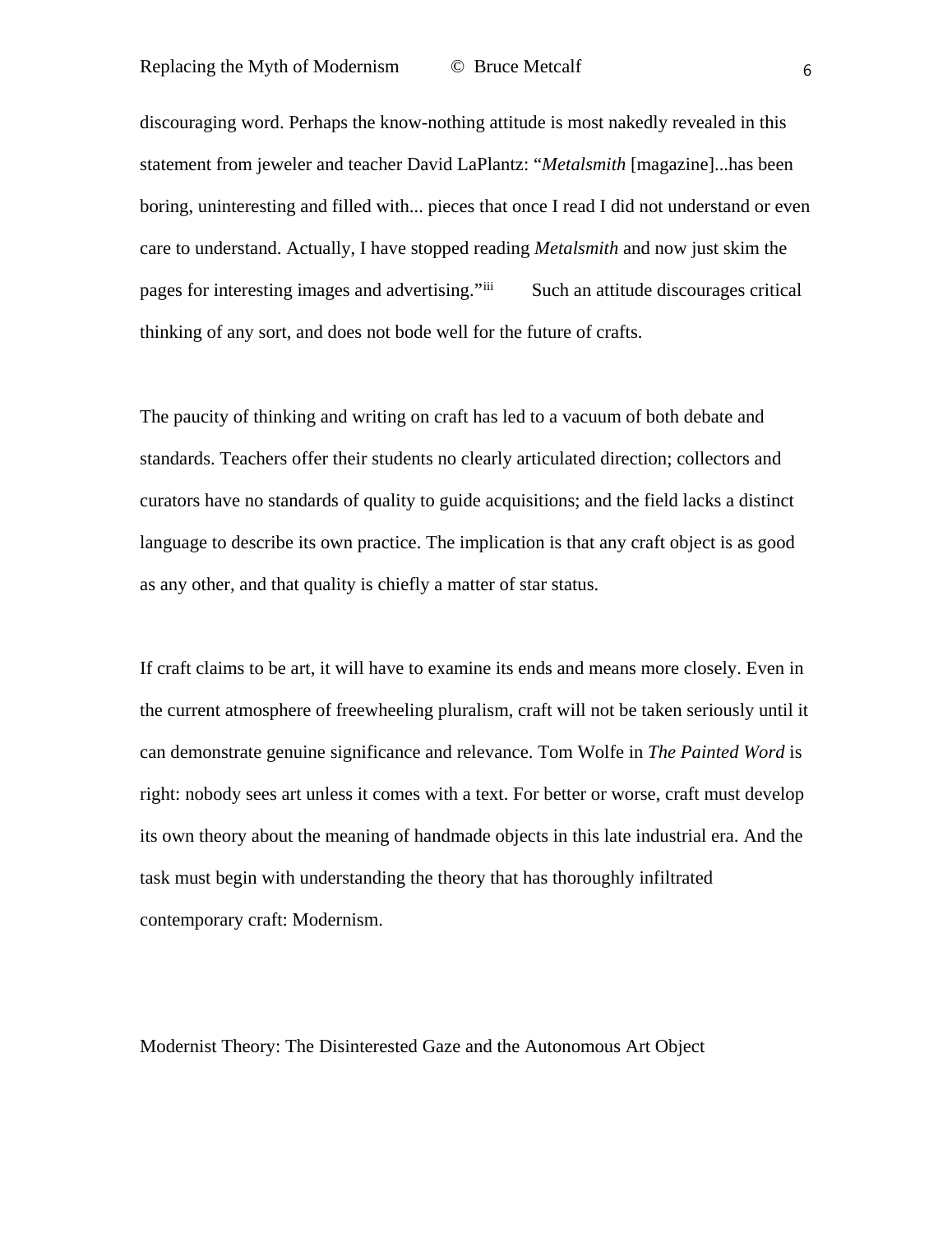There is a distinction between modern art with a small *m* and Modernism with a capital. The term Modernism encompasses a group of ideas and the works that emanated from them. It is not a vague label for all the art made in the 20th century. The Modernist art object was made to support aesthetic contemplation, which was limited to a highly specialized set of conditions. While the decline of Modernism has been loudly proclaimed for the past 15 years, the status accorded to the fine art object has yet to be overthrown. Postmoderns might admire strategies like appropriation and social engagement, but they remain reluctant to admit a potter or a weaver into the Whitney Biennial. All the old prejudices remain intact, and those prejudices are inherent in the theories of Modernism. At the same time, the doctrine of formalism and the concept of autonomy--two of the keys of Modernist theory--are taken as basic assumptions by many of the most respected craft practitioners. Ironically, contemporary craft is one of the last bastions of faith in Modernism.

Modernism emerged from the ashes of the First World War. The alienation that intellectuals felt from the self-destruction of European culture molded their ambitions for art and design. The new art was to be utopian. Proponents of Futurism, De Stijl, Constructivism, and the Bauhaus envisioned a new society which radically rejected the bourgeois values that supposedly caused the war. The new society would embrace machine production, it would be completely redesigned to be efficient, and it would be ruthlessly modern. To accomplish all this revision, the modernist had to cut himself off from the past, from all but one tradition. More than anything else, the new world would be *rational*, and in that respect, Modernism is firmly anchored in the mainstream of Western philosophy and aesthetics.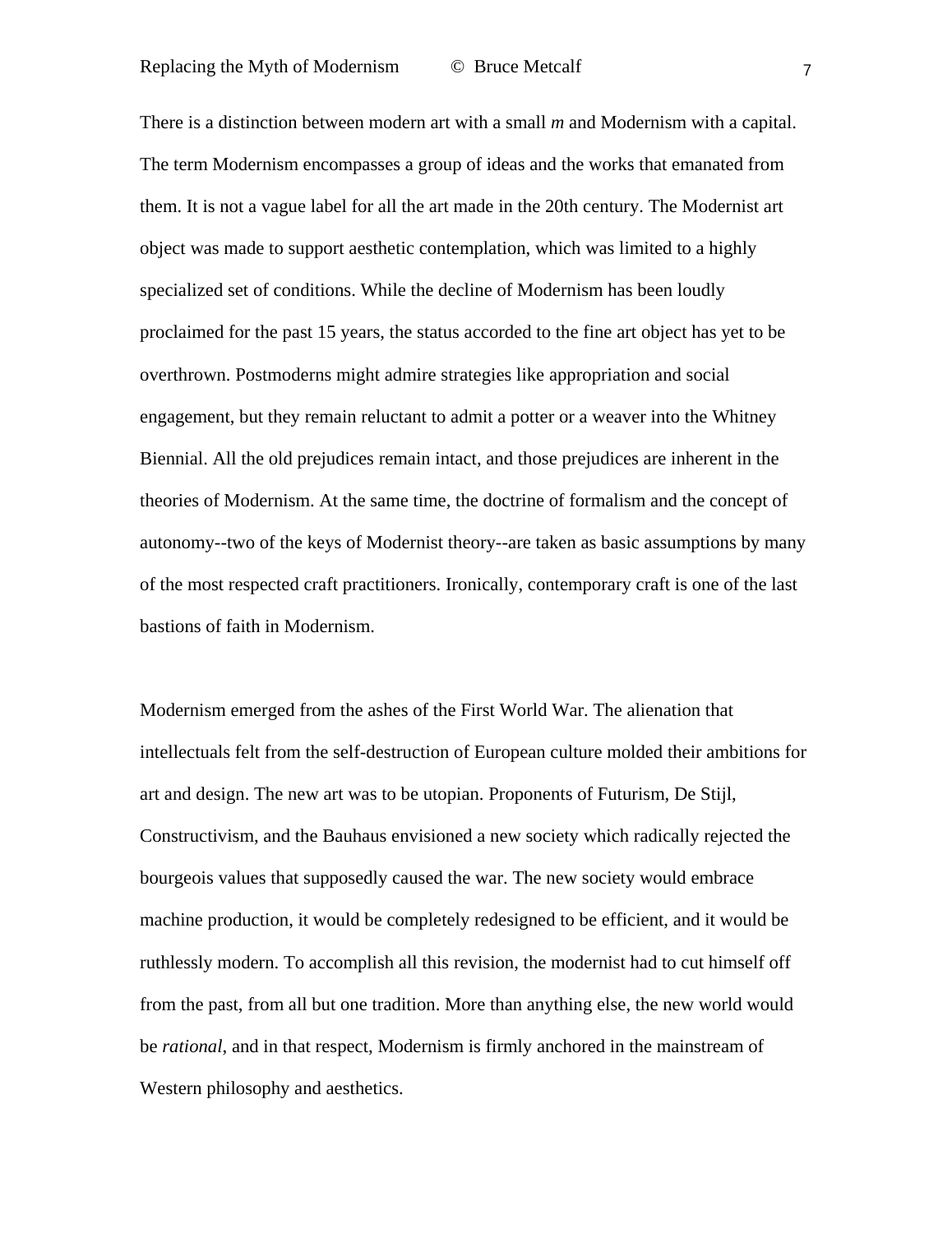While Modernism is not a single, unified narrative, some critics insist that it still presents the most cogent theory of art, mostly because all the others are even less rational. Modernism is part of a search for transcendent absolutes and precisely delineated categories. Modernism is also regarded by many as a series of claims that constitute an ideology, that is (in Feminist terms, for example), a narrative that empowers one group at the expense of another, while explaining that inequity as natural or logical.

The cornerstone of Modernist ideology is the idea of the autonomous art object. Here, the word "autonomous" describes a state of being self-contained, existing without reference or influence from anything else. The autonomous object was intended to do only one thing only--to support an aesthetic experience. This thinking is grounded in Western philosophy, in which art is distinguished from other categories of objects. Broadly, this desire for extreme clarity is a variety of essentialism: an effort to find the irreducible essence of a category of experience (or object). But there were insoluble problems with categorizing art objects as being distinct from all other classes of objects, so philosophers resorted to examining the experience of art instead. Again, the essentialist maneuver: The question What is the essence of the art object? was restated as What is not duplicated in any other type of experience? Western aesthetics thus became a process of exclusion. The separation was completed by the notion that art creates a special experience like no other. If an observer had an aesthetic experience, he must be in the presence of art.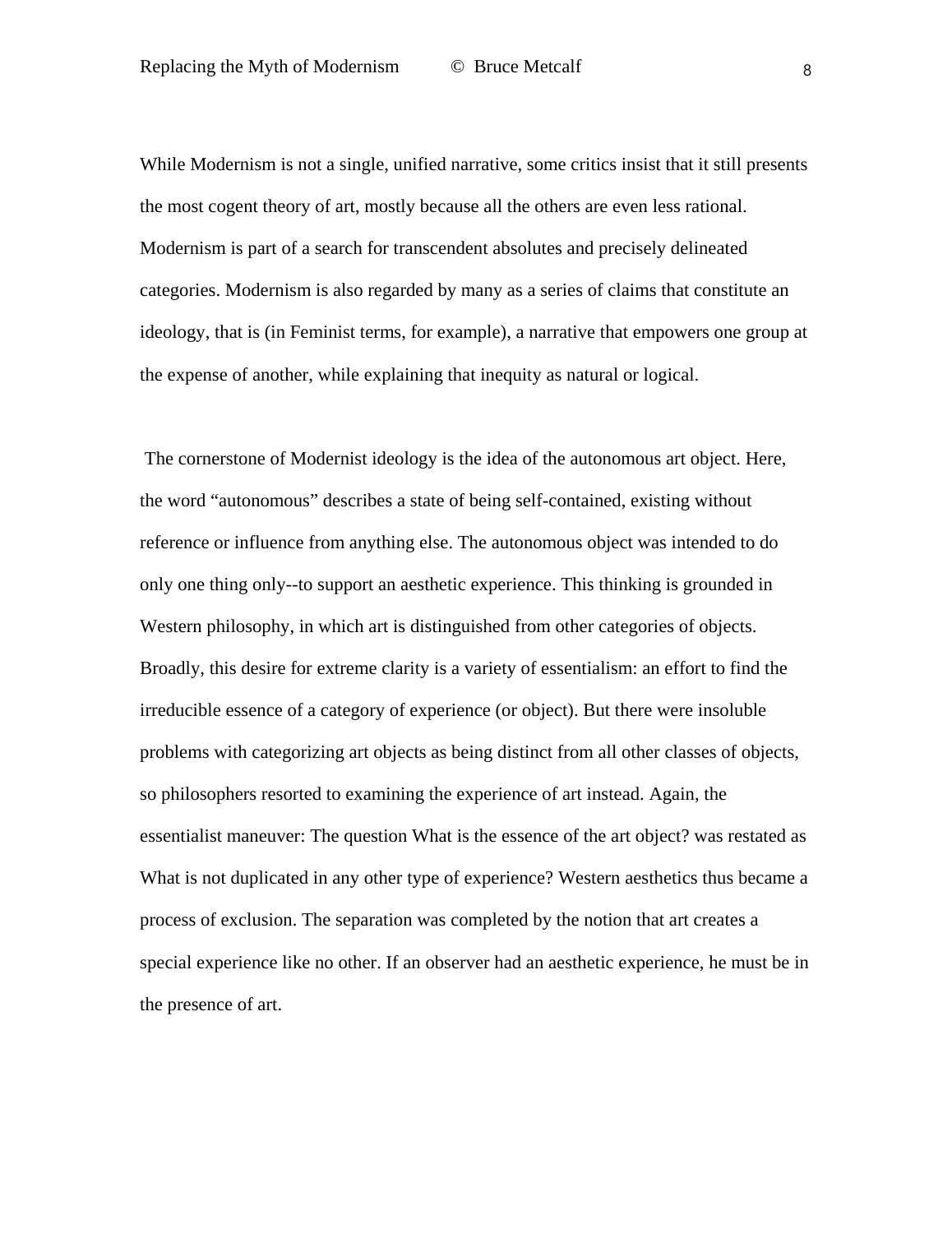In his *Critique of Judgment* (1790), Immanuel Kant declared that the aesthetic experience could occur only when the observer had a "disinterested" attitude. He did not suggest that viewers should not be attentive and emotionally open, but that they should not expect any type of profit or self-improvement from the experience. Artworks had to be savored only for the pleasure of beauty, and experiencing art must be entirely self-rewarding. An attitude of mind that looked for artwork to be good for any other purpose diverted attention away from the art, and toward this other "good", which Kant declared was outside the aesthetic experience. Any aspect of an artwork which spoke to an ulterior motive was not concerned with beauty, and thus was disqualified from causing an aesthetic experience. Using a similar logic of exclusion, Kant also rejected sensory pleasure and emotional appeal from the realm of the aesthetic. Art could only be good for being art.

The idea of disinterestedness distinguishes between a non-aesthetic "content" and the formal means of aesthetic contemplation. As Harold Osborne, an enthusiast of high Modernism, explains in his introductory text, *Aesthetics and Art Theory*: "We may appreciate works of art as vehicles for nonaesthetic values--moral, social, religious, intellectual, and others; and the experience will be the richer for it. But if we respond directly to those other values (so the doctrine of disinterestedness or psychical distance maintains ), we are not appreciating the object aesthetically as a work of art. In artistic contacts, so long as they remain in the aesthetic sphere, there must necessarily be restraint from full commitment to the urgencies and values of ordinary life." And Osborne continues: "All these attitudes and emotions are foreign to aesthetic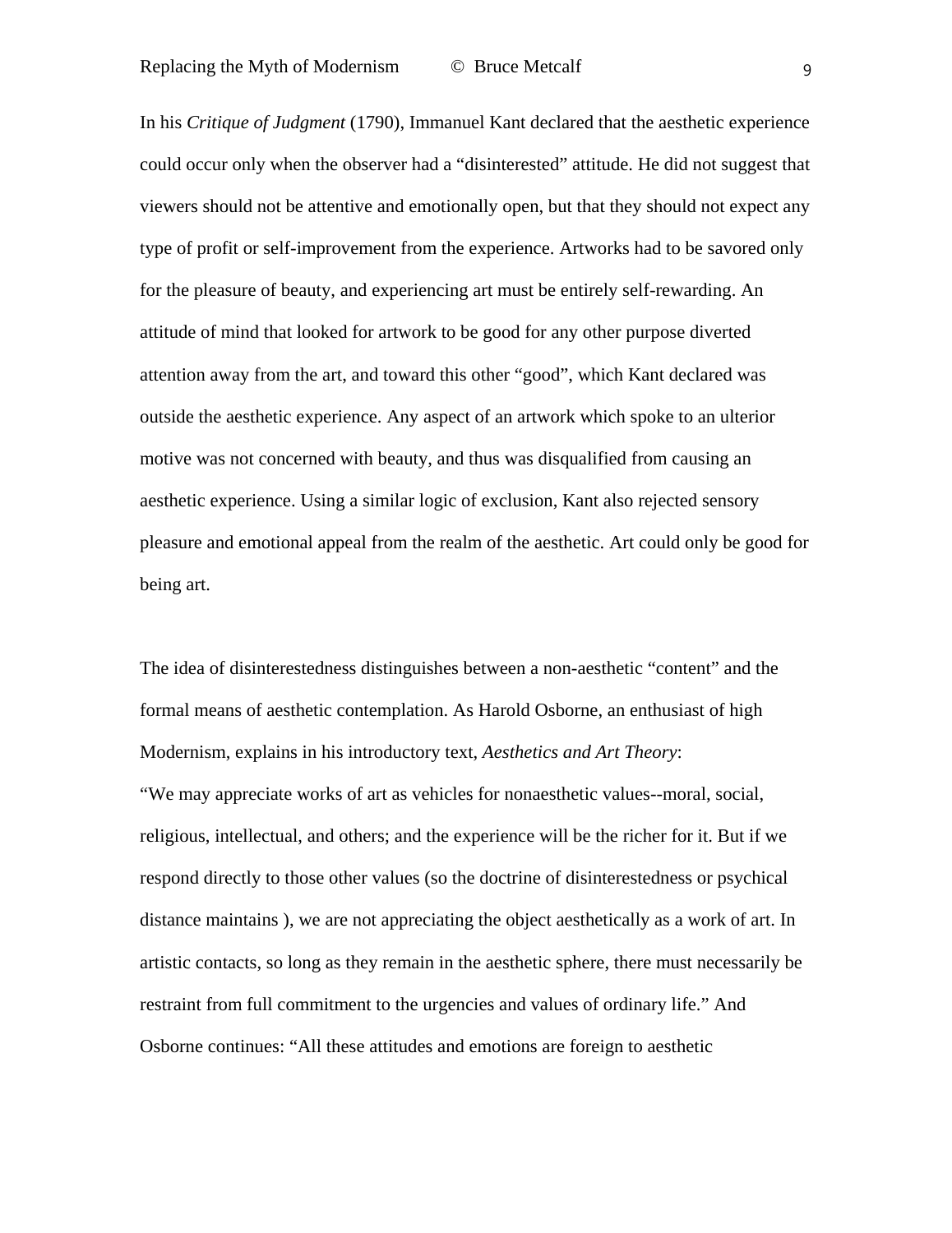contemplation (although they may of course enter into the content of a work of art toward which we take up the aesthetic attitude of attention ). <sup>[iv](#page-1-3)</sup>

The disinterested attitude mandates that any component of experience that appeals to "the urgencies and values of ordinary life" is not properly aesthetic. This is the logic that excludes craft from the realm of art. According to this theory, using a bowl to eat your oatmeal is not, in itself, an aesthetic experience. Expecting any gain--in this case, nourishment--puts the viewer in a frame of mind in which an aesthetic experience, by definition, cannot be encountered. You would have to stop using the bowl before you could perceive it aesthetically. Any type of use, any religious content, any political propaganda or critique, any commentary on the real world--all were held to be incapable of supporting a true aesthetic experience.

Kant admitted that aesthetic judgments are subjective: they can't be proven to be true or false but are ultimately based in the viewer's state of feeling. There is no measurement in aesthetic judgments, none of the objectivity of science or mathematics. On the other hand, Kant could not admit that aesthetic pleasure might be completely relativistic, residing strictly in the taste of each individual. To claim that "Beauty is in the eye of the beholder" would place the aesthetic experience outside the purview of philosophy, and demote aesthetic judgment to the same status as raw emotion. This was clearly unacceptable.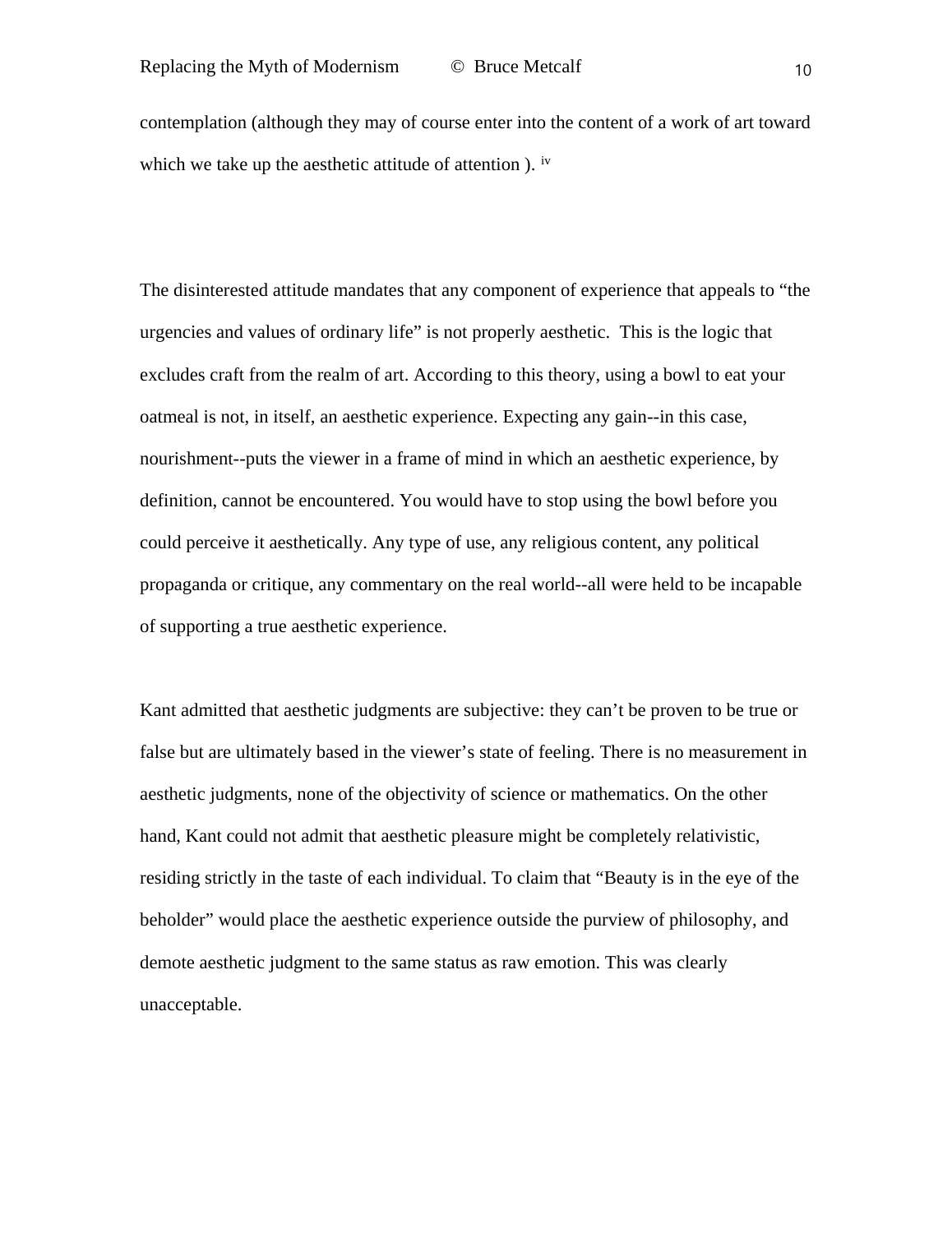So Kant performed a nifty trick. Since aesthetic attention is possible only in a state of disinterest, where no trace of personal desire remains, Kant asserted that every true judgment of beauty contains an implicit claim to universal validity. That is, a person in a state of total disinterestedness is actually operating in a free state of cognition that does not vary from person to person. Kant was claiming that a disinterested attitude is identical in all individuals and all cultures, and is inherent to human nature. Kant called this, of all things, "common sense." The aesthetic experience was thus defined as occupying a middle ground between objectivity and subjectivity--between the cool distance of scientific observation and the messy heat of human emotion. Furthermore, the aesthetic experience, being a special type of cognition, was universal.

This marvelous mental sleight of hand is Modernism's chief claim to authority. Kant's "common sense" cannot be tested—it is not measurable--but it claims to be identical for every sensitive person, regardless of sex, education, class, or cultural background. ( In contrast, anthropological research suggests that very few visual experiences are understood the same way in every known culture, and might be limited to the smile, the scowl of anger, and the frown of anxiety, and a few other primeval facial expressions of emotion.) Untestable truth is a powerful intellectual weapon. It's no wonder that most Modernists accepted Kant's logic at face value.

In Modernist ideology, only one kind of visual phenomena supports the aesthetic experience--the formal elements of art. Color, line, plane, mass and void, composition cannot speak to self-interest, and thus qualify as able to stimulate valid aesthetic experiences. Only the formal elements of art qualify for universality. This is the doctrine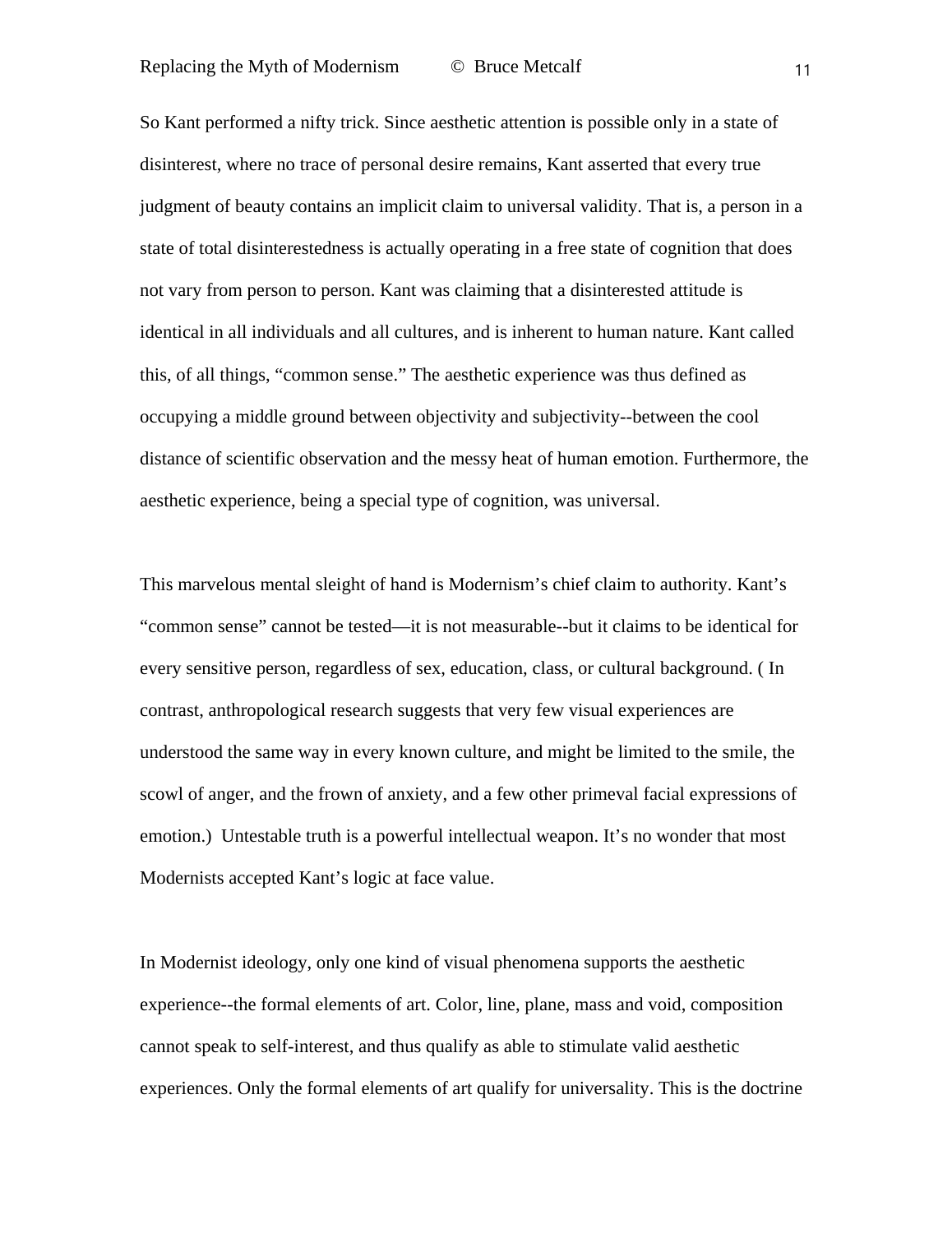of "formalism," and it explains why abstraction--color and form disconnected from content--became the most significant mode of art-making by the mid-20th century. Abstraction satisfied all the demands of Kantian theory.

Art devoid of content, utilizing only formal elements, was said to be "autonomous." That is, it was designed solely to create an aesthetic experience, and therefore became a standalone phenomenon, disconnected in every other way from the rest of the world. To some critics, autonomy became a necessary precondition for an object to be called modern art. Pure art for art's sake, art about art and nothing else. No use, no meaning, no impurity, no messy world to intrude.

Several corollaries follow from the logic of autonomy. First, any object embedded in tradition, or made for physical use, is art only to the degree to which tradition and use can be ignored, and the work's formal qualities attended to instead. Second, it was held that these formal qualities , by stimulating an aesthetic experience, could cause the viewer to "transcend" immediate material existence. The metaphysical place one transcended to was never specified, but it was usually located either in Plato's domain of pure absolutes, or in a moment of superior, refined pleasure. The term "transcendence" is a Modernist buzzword intended to argue for the philosophical and moral superiority of the autonomous art object.

And so, the ideology of high Modernism is complete.

Ultimately, Modernism redefined art. Once its assumptions are accepted, it follows that valid art *must* be autonomous. Anything else--the craftness of craft, the social and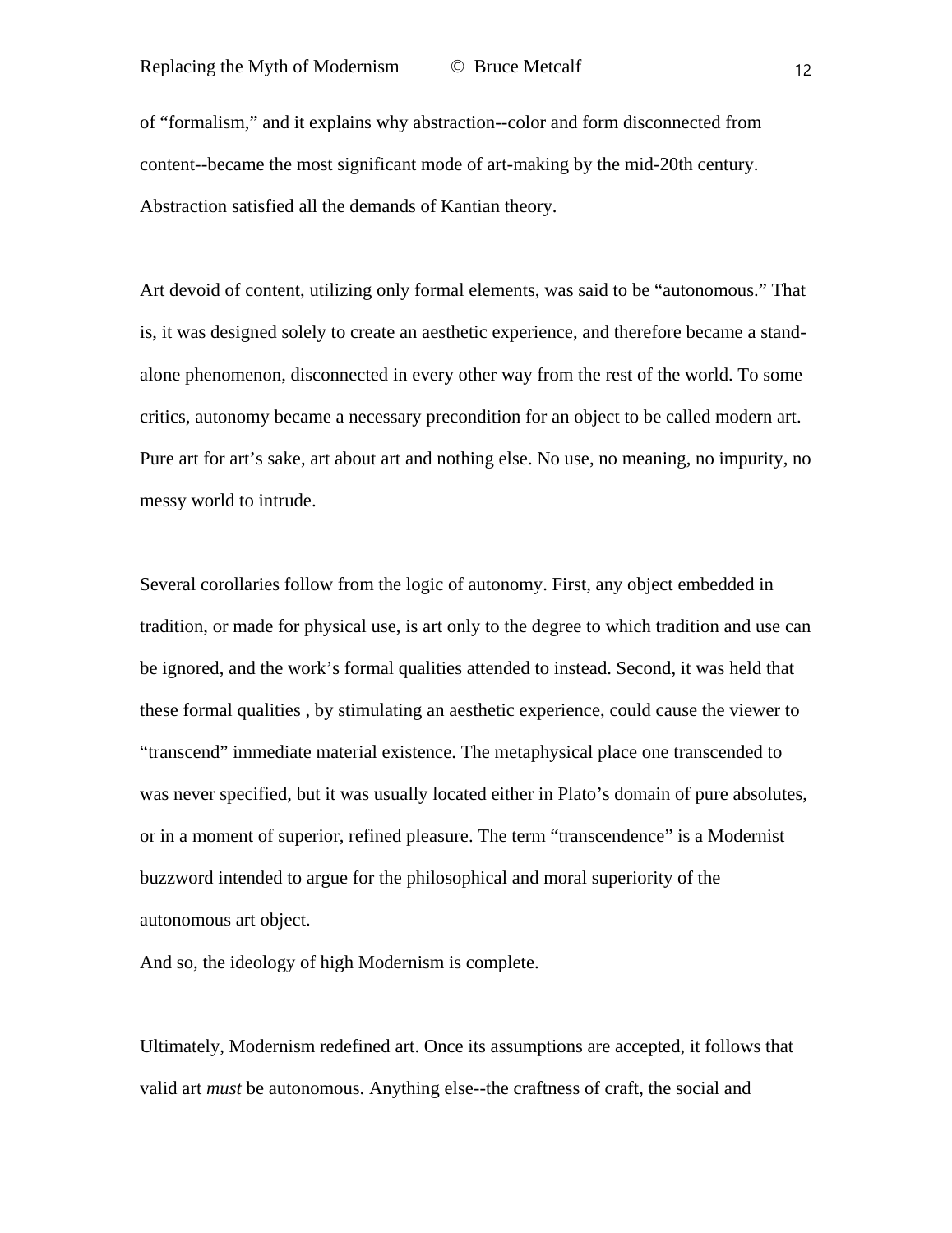psychological uses of an object, the meanings that people project upon the things they love--does not fall within the realm of art. And if it's not art, according to the rules of Modernism, it cannot cause an aesthetic experience, it's not worth looking at seriously, and it's not really worth doing.

Modernist theory established the look and feel of credible art, a look that was immediately legible, if poorly understood. And craft--especially craft rooted in traditions of skill, material, function, and history--did not have the proper look and feel. As Clement Greenberg, the foremost spokesman for high Modernism, often intoned, "Craft is not art."[v](#page-1-4)

Damage Done: Modernism's Effect on Craft

Craftsmen have long wished for the priveleges of modern art: clean, white galleries; those museum collections; amazing prices. Once craft practitioners were relegated to non-artist status by Modernist ideology, it was not surprising that they would envy the prestige that art commanded. They concluded that the perks were awarded for the condition of autonomy: standing apart from the world and serving no other function than to be regarded.

Status-hungry craftsmen treated the theory of autonomy like a new religion, accepting its claim to authority uncritically and never examining its supporting logic. The two fundaments of Modernist theory--the autonomous art object and the language of formalism--were perceived as basic elements of fine art, and craft adopted them for the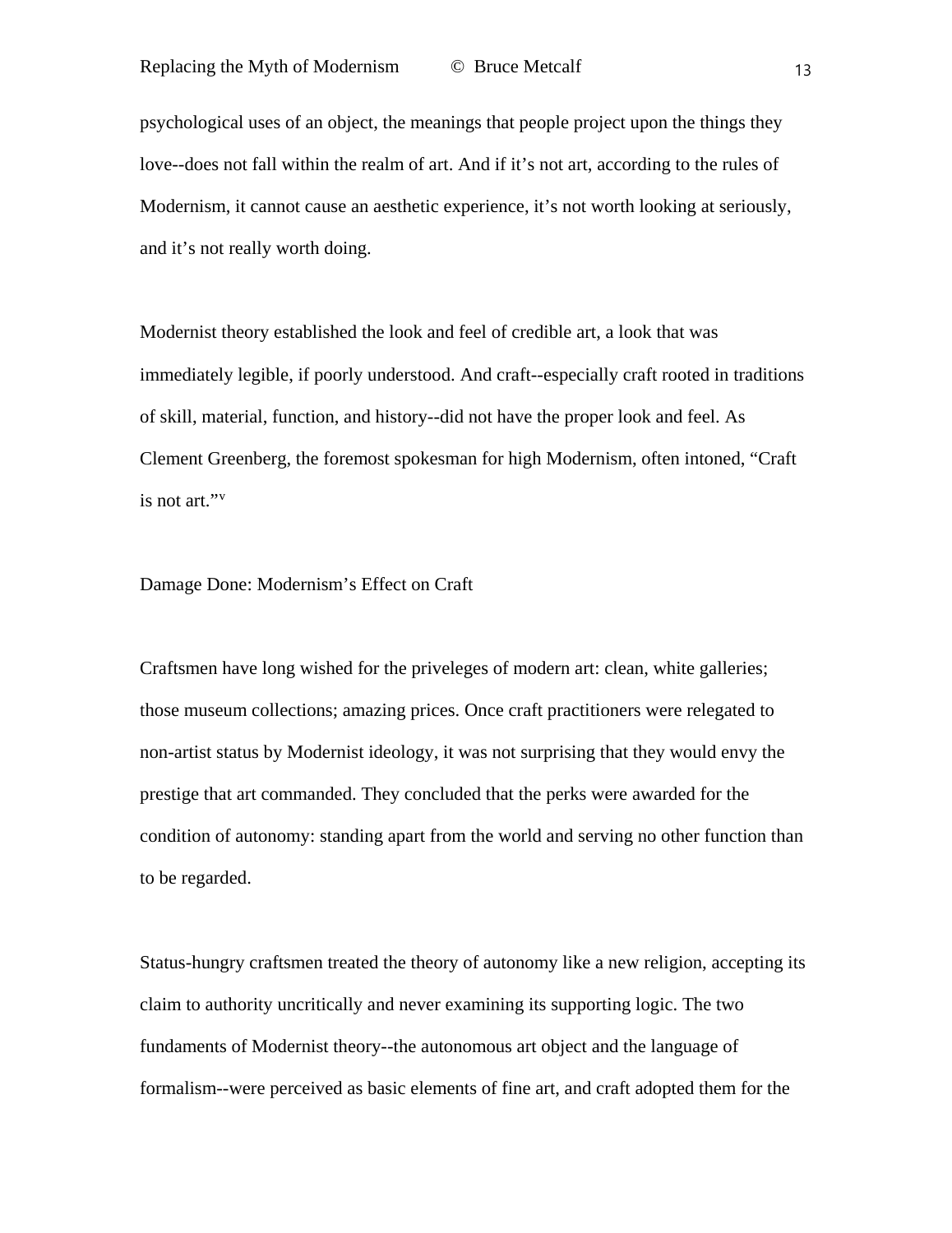sake of credibility. Instead of making decorative or functional objects, or exploiting other traditional craft contexts, craftsmen tried to make modern sculpture. In attempting to assert equal status by adopting Modernist rules, craftsmen revealed their "cultural cringe"--an implicit sense of inferiority about the traditional roles of craft.

Most frequently than not, "star-quality" crafts are autonomous objects made from craft media. Harvey Littleton's glass, Bill Daley's ceramics, Heikki Seppa's metalsmithing and thousands of other objects closely follow Modernist prescriptions. The many social implications of craft have been amputated without ceremony. Elements of design, material, and technology are attended to visually without concern for social meanings. Littleton manipulates form and void in space, as if he were Henry Moore in miniature. The properties of glass--transparency, reflection, and refraction--are the only remaining craft content in Littleton's work. Daley concerns himself with the tension between inside and outside of the ceramic vessel, a focus that falls neatly inside the boundaries dictated by formalist principles. Seppa makes bizarre abstract forms in space. Otherwise, there is no content at all, exactly as the theory of autonomy prescribes. Apparently these craftsman have not examined the reason for making craft jump through the hoop of autonomy. Theory became myth, and craftspeople obediently believe. Either unfamiliar with or dismissive of the logic of the disinterested aesthetic experience, they try to make their work look like autonomous art. Modernism is taken as a style rather than an idea. The result of such superficial mining is a widespread confusion, because the essential characteristics of craft are denied.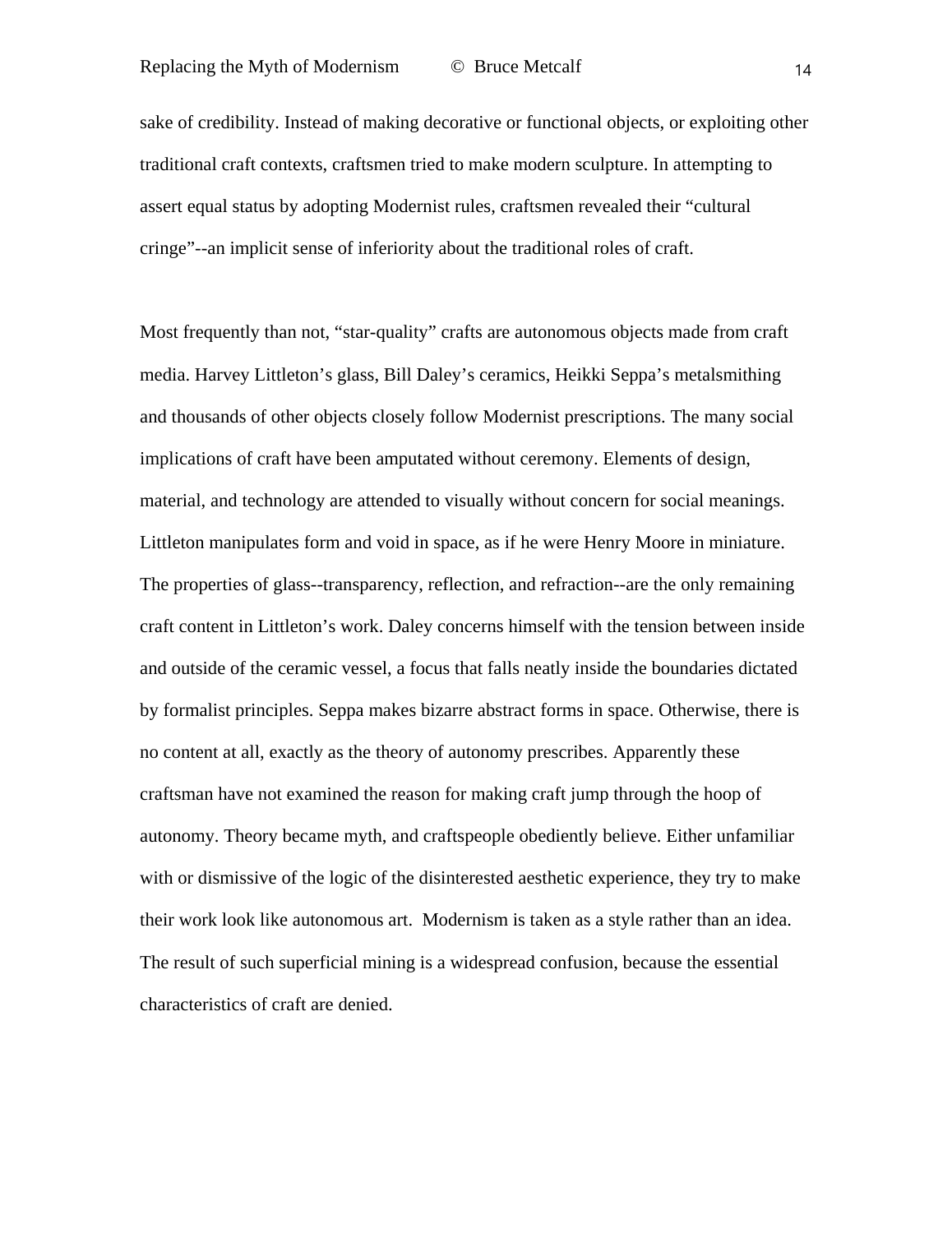In trying to make autonomous art objects, craftsmen enshrine uselessness. The nonfunctional object has become the standard of achievement, especially in ceramics, glass and fiber. No one questions the logic of making a formalist sculpture out of craft media, because nobody questions the logic of autonomy in the first place. In a bid to gain respect, otherwise sensible craft practitioners call their work fiber art, art furniture and art jewelry, as if the terms weaving and furniture and jewelry lacked dignity. Only a few of these aspiring artists, however, have had the courage to simply call their work "sculpture" and leave the unthreatening arena of crafts.

Another legacy of Modernism is a distrust of skill and fine craftsmanship. The history of modern art records a gradual abandonment of the traditional crafts of painting and carving, partly as a symbolic rejection of academic taste and, ultimately, of bourgeois culture. By the late 1940's, Jackson Pollack could pour house paint on a canvas, throw his cigarette butts onto it, and be heralded as the hero of American painting. The uncrafted gesture now stands for authenticity and raw emotion, and has, ironically, been converted into dogma in university art departments. It becomes increasingly difficult for teachers to insist on control and discipline because they would seem to be arguing against the apotheosis of American art: Abstract Expressionism.

Craft has embraced other Modernist assertions: the insistence on rupture from the past; the celebration of newness and rejection of the familiar; stress on originality; the silly military metaphor of the avant-garde. Another of Modernism's insidious influences on craft is the implication that innovation and originality can be realized most effectively outside of craft traditions. The most art-aspiring among craftsmen reject all the traditional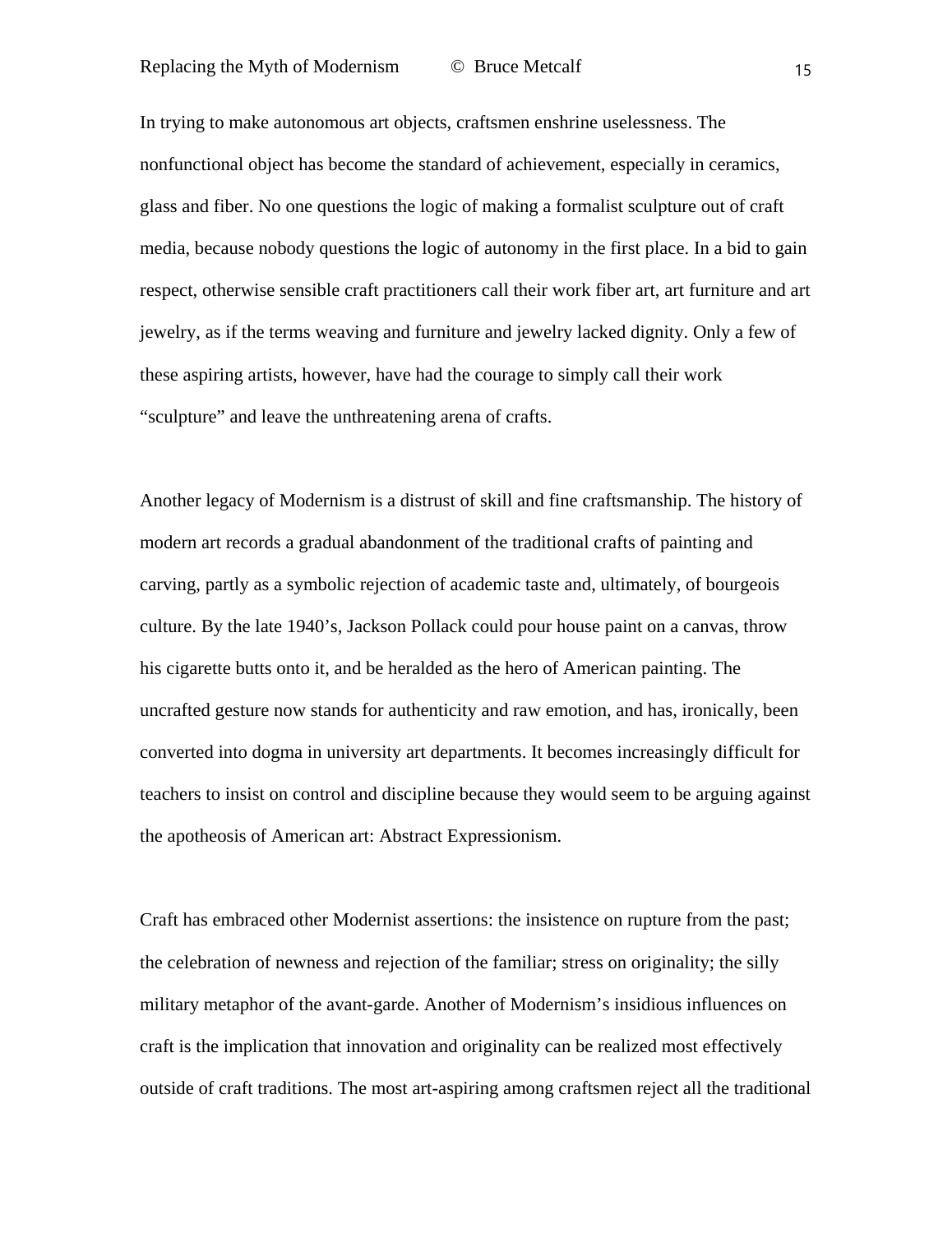strengths of handcraft: pride in skill and craftsmanship; utility; familiar shapes refined in centuries of production; and social and psychological applications.

When craft is forced to aspire to a condition of autonomy, several unresolved problems develop. The theories of autonomy are questionable at best, and are no longer as persuasive as they used to be. To accept autonomy as a necessary precondition for craft, the craftsman must agree with a system that denies aesthetic value to the very things that make craft distinct. If he transforms the craft object into autonomous art, he denies the ways that craft relates to real life. He is then left with "art-guilt" about making *merely* a pot, a chair, a knife, a coat, or an engagement ring. Those simple objects are no longer enough like art.

# Critiques of Modernist Theory

Modernist theories do not stand uncontested. Several schools of thought, including Marxism, Feminism, and the study of material culture, contend that autonomy is an illusion and that artwork is inevitably entangled with the larger world. Those holding such views point to a broad sphere of political, economic, sexual, and psychological meanings that sometimes constitute the true value and meaning of the artwork, and which the doctrine of autonomy only serves to camouflage. I refer to these many connections as "contingencies," and for the purposes of this discussion, I will show how craft is contingent to the larger world. While Modernist theory acknowledges that such implications are present in the artwork (recall that Osborne called them "content"), they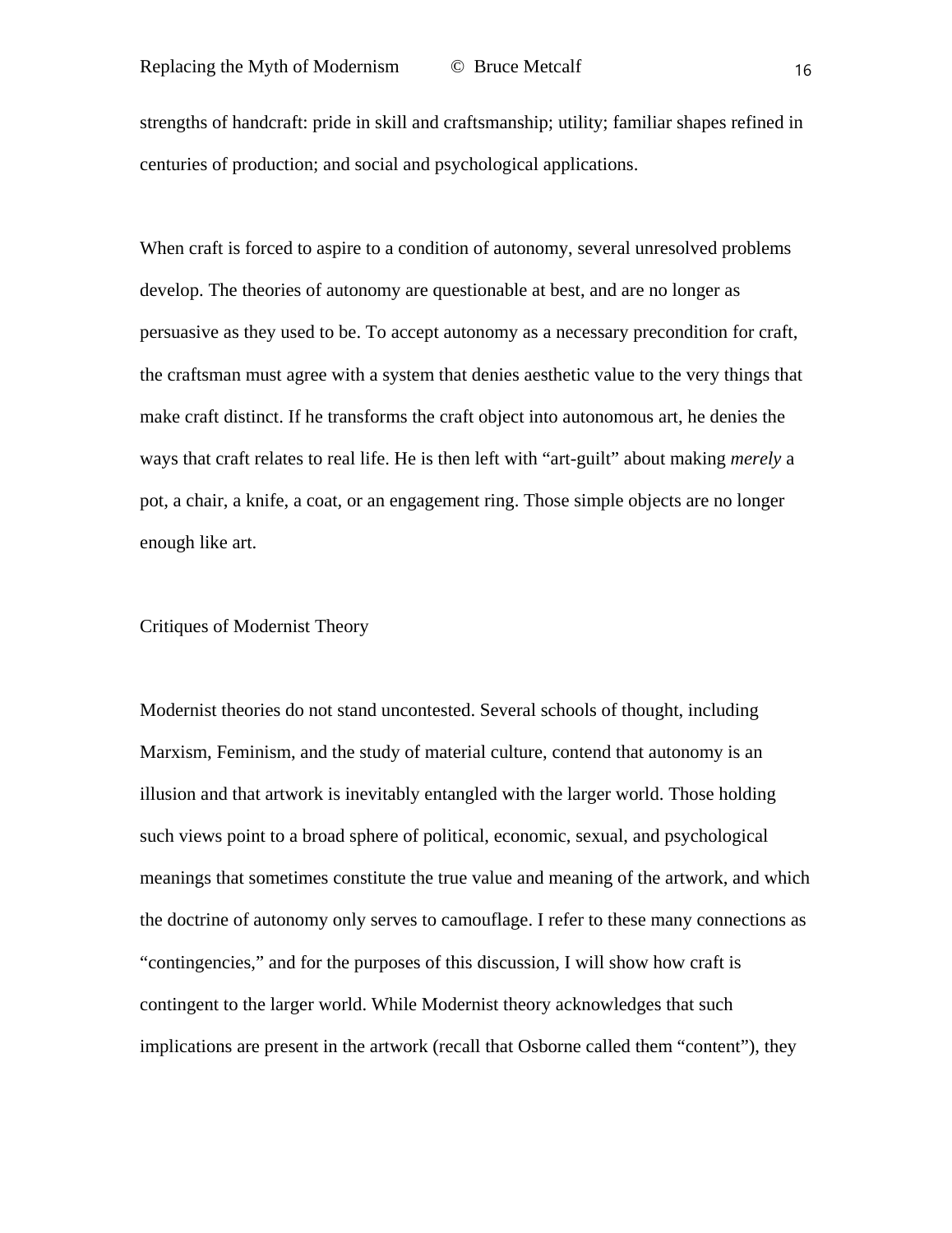are denied aesthetic status. Recent criticism challenges this restrictive distinction and suggests that contingencies can have aesthetic value.

To illustrate a negative example of contingency and to show the way that claims to highminded aesthetics can obscure actual social content, I like to choose an easy target: Alexandre Cabanel's *La Naissance de Vénus (The Birth of Venus),* 1863. Cabanel depicts the nude, newborn Venus lounging on the surface of a wave, representing the ideal of feminine beauty. The concept of ideal beauty, which referred to classical Greek statuary, justified the painting to its viewers in the mid-19th century Paris Salon. But to our eyes, something else is going on. The depiction of a nude woman, posed with her pubic region centered in the composition to imply her sexual availability, now appears to be offensively sexist. What was originally conceived as the essence of a sensual, modeled object is now understood as soft pornography--the submissive female available to the owner of the painting. Such bad taste would be challenged by most serious critics and curators today. While not abstract and thus not the product of Modernist theories of autonomy, the painting offers an instructive case of how the subtext may be the genuine subject of an artwork, and how the aesthetic theory can disguise nasty realities.

The New York School paintings that Clement Greenberg touted as superior autonomous art, designed exclusively for sustained aesthetic contemplation, had their dirty little secrets, too. First, they were shown for sale in galleries, immediately becoming commodity objects. In fact, they became resoundingly successful as investments, and some of those heroically disinterested objects made millions for their owners. Second, they were quickly deployed by the United States government as propaganda to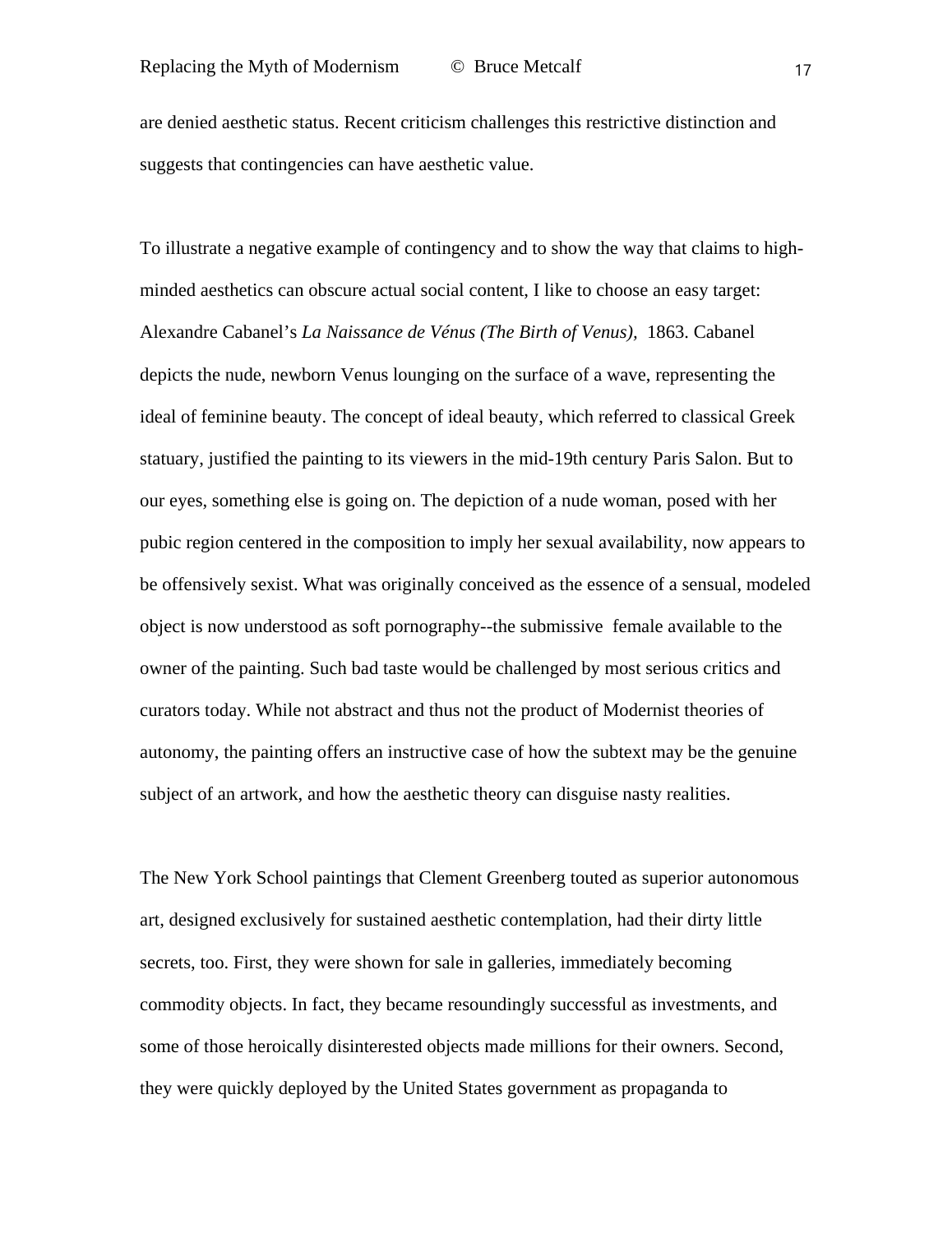demonstrate the cultural superiority of capitalism over communism. In the same exposition that featured the famous "kitchen debate" between Nixon and Khrushchev, the United States exhibited a group of Abstract Expressionist paintings, the implication being that the American economic system was responsible for the best new painting in the world.<sup>[vi](#page-1-5)</sup> And last, feminists have pointed out that the female Abstract Expressionists like Lee Krasner and Elaine De Kooning were every bit as innovative as the men, but were accorded fame and fortune only decades later. How could a truly disinterested critic, feminists ask, discern the sex of the artist? They conclude that dealers and critics invoked supposedly impersonal standards, buttressed by theories of autonomy, to disguise a very different intent: to lionize men and marginalize women.

It's now obvious that Modernist paintings were caught up in social practice. Postmodernists, going one step further, claim that the ideal of total disinterestedness is an illusion. Art became successful commodities, tools for propaganda, and vehicles for sexist behavior, roles that intrude into the clean, dispassionate aesthetic space that Modernists claimed. Indeed, once these external factors are recognized, an informed viewer can't forget them. The knowledge disrupts disinterestedness. A few diehard Modernists continue to insist that one can look at a Pollack painting and forget how famous he was, how expensive the painting is, and how the artist once pissed into Peggy Guggenheim's fireplace. But the proposition that one can willfully disregard all knowledge in the contemplation of art is not taken seriously anymore. Such monumental forgetting isn't credible. The idea of disinterestedness that underlies the theory of autonomy has been undermined, and all of aesthetics are left open to revision.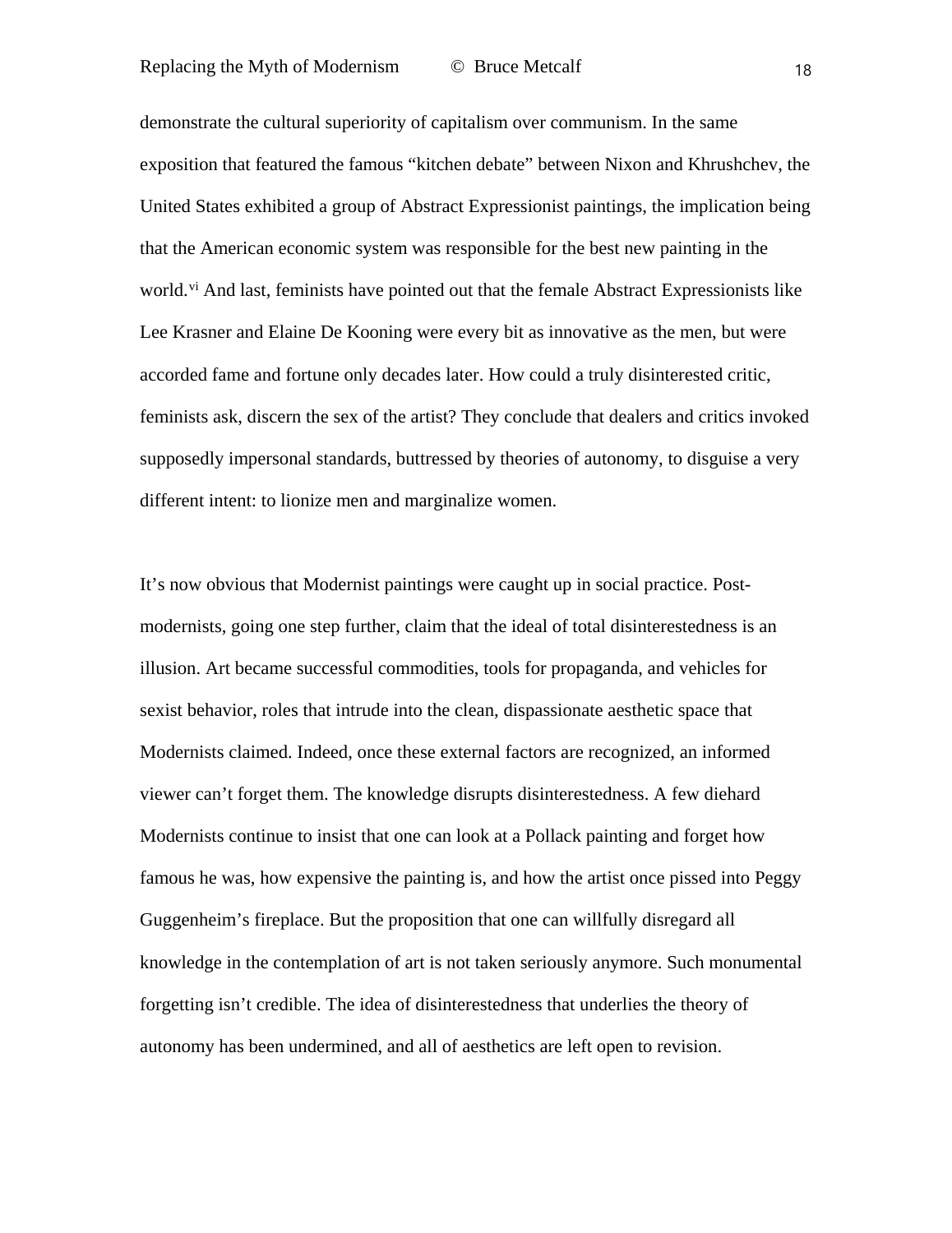The notion that art is necessarily contingent is not new. Marxism insists that art emerges from the larger society, particularly from economic conditions. In this view, art is regarded as "instrumental," a tool for a social agenda. Art becomes a vehicle for purposes that high Modernism excluded, and the criteria for aesthetic success shifts: art can be judged by the efficiency with which it achieves its goal and the nobility of the goal itself. Generally, instrumental art takes social change as the most desirable outcome. Of course, most Marxists insisted that Communism was the only suitable goal, and the proletariat, the only suitable audience for art. Because art under Communist regimes was usually restricted to serving repressive governments, theories of instrumentality are not greatly respected in the United States.

A more American version of contingency emerged from Feminism. The civil rights movement and protests against the Vietnam war suggested that, contrary to the doctrine of disinterestedness, social criticism in art was both possible and necessary. A small group of artists called for direct action against social ills, and the call was answered by women who felt that truly female visual art was being suppressed. Early feminist artists like Judy Chicago and Miriam Schapiro pointed out that the art world ignored injustices- particularly discrimination against women --because the discourse of autonomy diverted attention from the social aspects of art. Despite Modernism's roots in revolution and imaginary utopias, feminists claimed that Modernism of the 1950s and 60s passively accepted corruption and inequities of power. In opposition, they proposed an art that referred to life, and actively sought to restore dignity to women's lives. Furthermore, feminists proposed that their activist art was aesthetically valid. In a sense, they sought a middle ground between formalism and instrumentality. A monument to these attempts to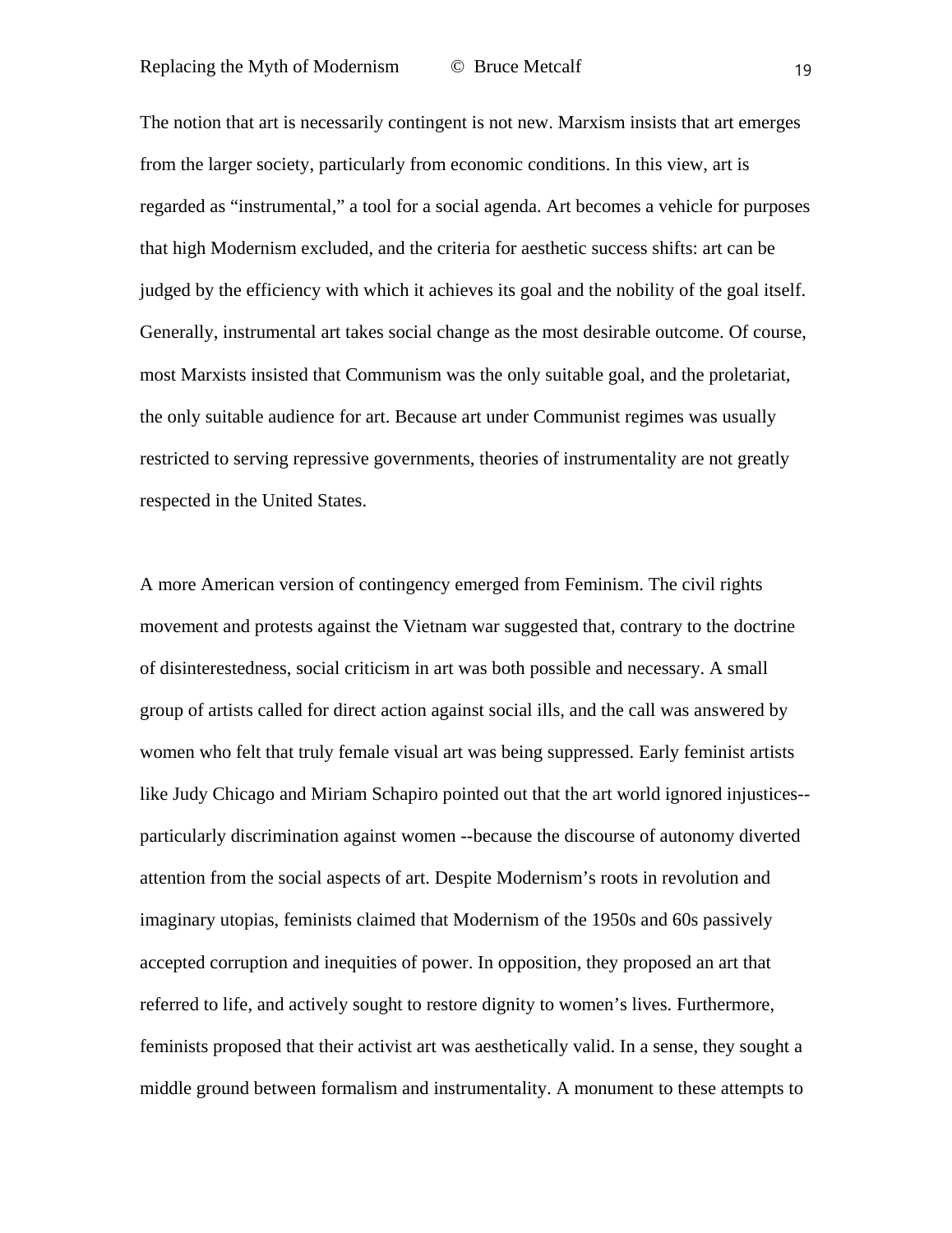revise art theory is Judy Chicago's *Dinner Party*, one of the most ambitious craft objects produced in this century.

While the doctrines of autonomy might be discredited, they continue as a powerful mythology. Standing in opposition to Modernism are theories of instrumentality and contingency, which stress art's relationship to the world. There are conflicts between the two approaches. Modernism posits the metaphysics of transcendent absolutes, of clean theoretical perfection, and art as a self-rewarding, self-referential activity. Contingency presupposes life-as-lived, knotty problems of cultural difference, art as caught up in social practice. An aesthetic war follows: between Modernist abstraction and social realism; between defenders of the established order and radical political critics; between formalism and decoration; between art and craft.

### Craft as Contingent Artform

The idea of contingency can help us focus on ways that craft is enmeshed in the processes of living, not separated from them by aesthetic distance. My thesis is that craft is inherently a contingent artform, and its aesthetic value must be located in ways craft is intimate, useful and meaningful. Craft should not presuppose disinterestedness in order to justify itself. Efforts to dispense with contingency also dispense with craft, until all that's left is attractive, timid, mediocre sculpture.

Again, I choose an easy target: Harvey Littleton, a founding father of studio glass. In his loops and arcs, widely held to be a pinnacle of craft accomplishment, all the rich social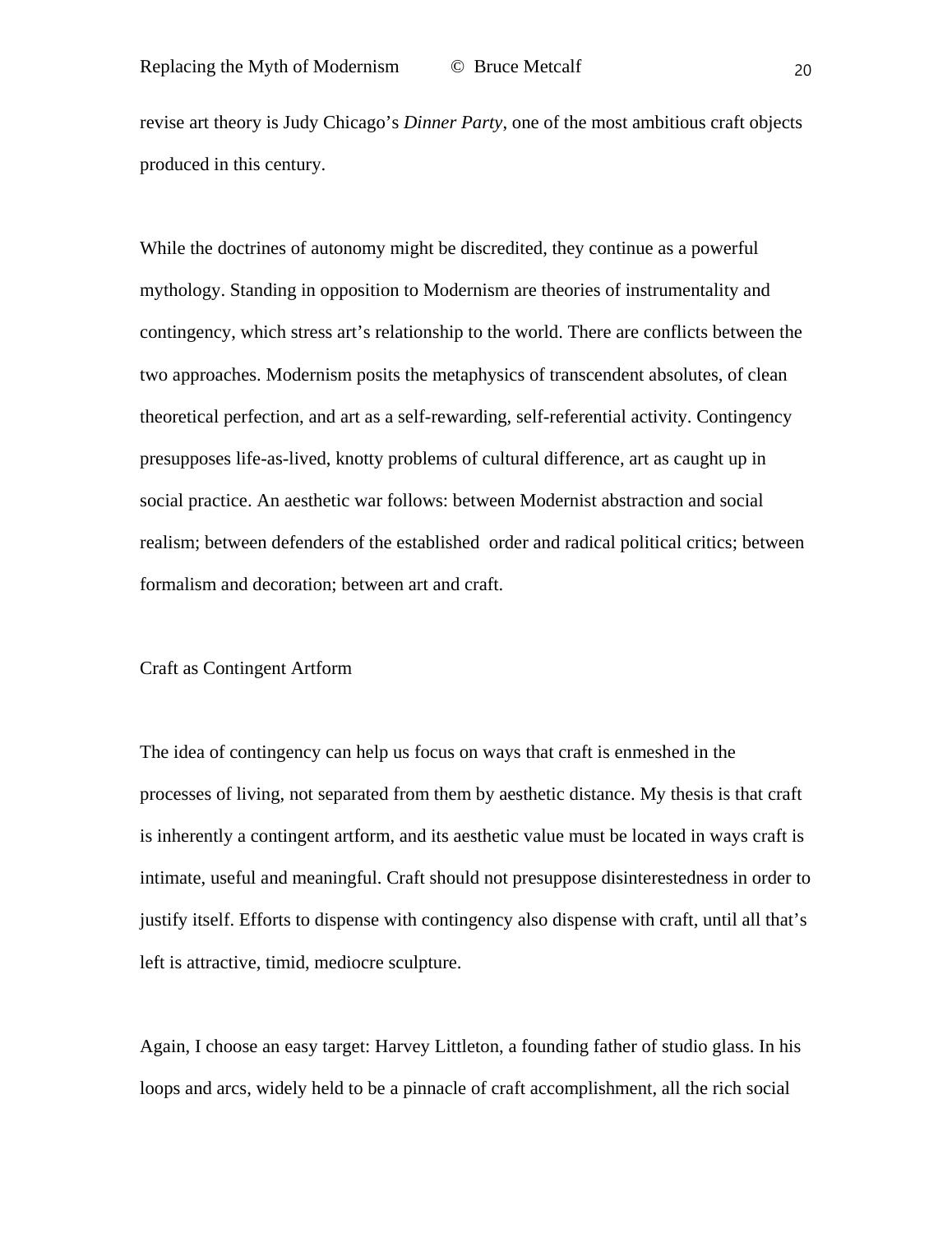resonance of traditional craft has been carefully edited out. Any "craftness" that survives resides in the material and its manipulation, and nothing else. What remains is a slick, facile sculpture that follows the theoretical confines of the autonomous art object. Conceptually, the object is empty: the difficult groundwork of abstract sculpture was prepared long before by the Constructivists, Henry Moore, David Smith, and others. Littleton lets them take his risks. His sculpture is made with a repertoire of proven techniques like casing transparent colors, bending, and slicing. None of the adventure and variation of form that makes Moore or Smith so interesting remains. Littleton makes autonomous art objects disguised as craft, and he exploits the glow of artistic credibility that 1950s art theory reflects on his work. He reduces Modernism to a limp formula, and he has been wildly successful in the marketplace.

Craft must avoid such easy imitations of Modernism. If it wants to build a conceptual foundation and distinguish itself from the other arts, it must turn away from Modernist aesthetics and begin to examine the ways in which its practices are contingent to social life. Craft objects can stand back and offer commentary, propose reforms, advocate traditions, or simply try to help people get by. But craftspeople can no longer afford to produce objects that do nothing but sit on a pedestal and look pretty. If that practice continues, the ultimate price of will be the reduction of craft to a poverty-stricken colony of the art world.

We in craft must start by examining the varieties of contingency and discovering meaning within them. These may have little to do with art ( as defined by both Modernism and Postmodernism ), but they are often the traditional roles of craft. Craft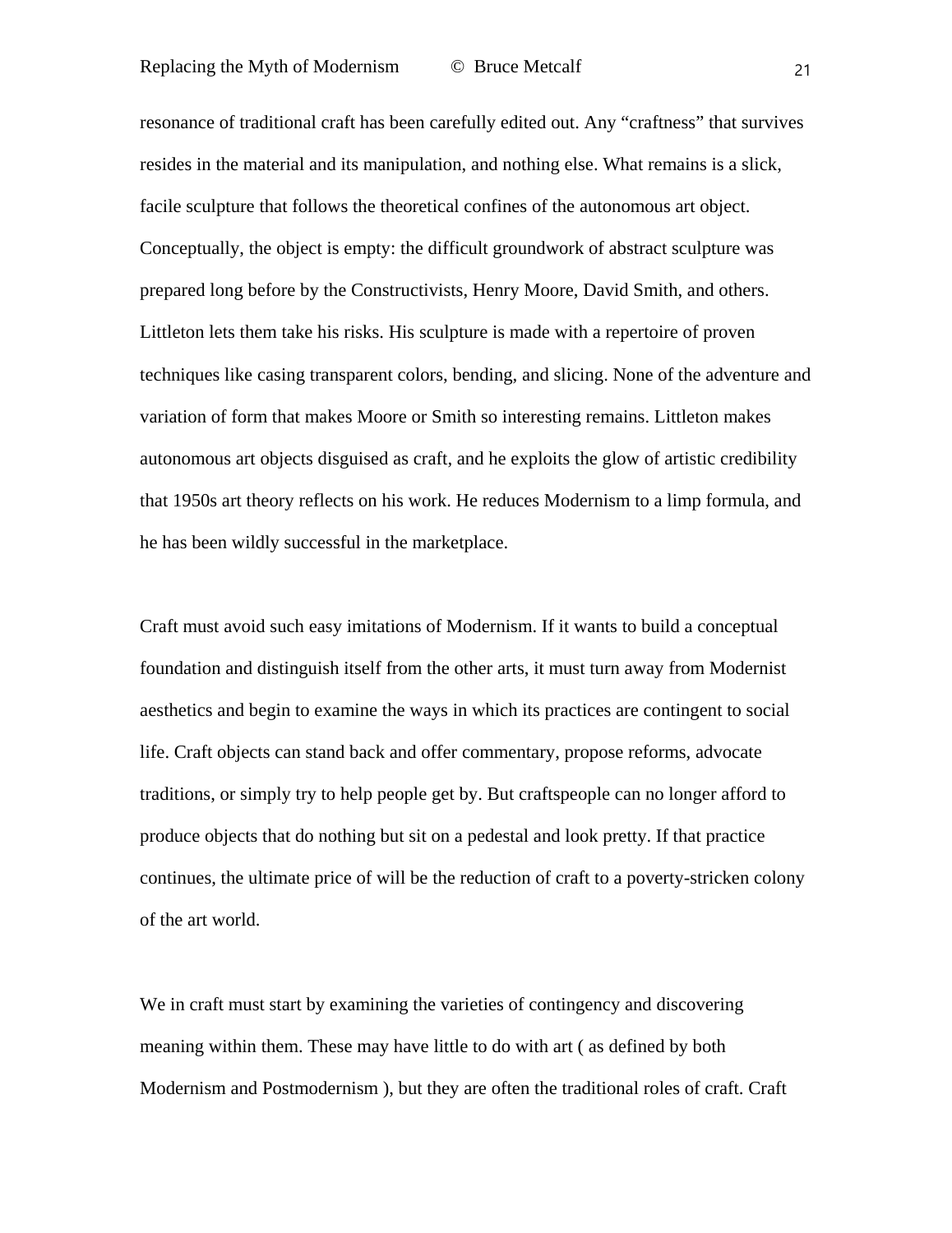theory must look not to art, but to craft, and how craft refuses to conform to art theory. In fact, the project of reconstructing the meaning of craft will culminate in rewriting Western aesthetics, ultimately forcing the "art" category to become more tolerant and inclusive.

Craft is defined by tradition, after all. Where Modernism stipulated a rupture between present and past, craft proposes a seamless continuity. Craft looks to the past for techniques, visual cues, meanings and ideas. Even today, craft depends on the continuous revival of preindustrial technologies. Most craft practitioners reenact a process that has been in use for thousands of years, whether it is throwing on the potter's wheel, hammering a sheet of metal into a hollow form, spinning and weaving fiber, or blowing glass. Craftsmen also look to historical production for reference and inspiration, the way that Bernard Leach held Southern Sung Dynasty pottery to be a paradigm of excellence, or the way that jewelers now look at African and Oceanic body adornment as a source of vigorous, wearable form. Historicism and eclecticism were standard practices in the crafts long before Postmodernism provided a theoretical justification.

This open relationship to tradition rejects modernity as an absolute value and denies the claim of early Modernists that art must reflect only the most recent conditions. The Futurist romance with urbanism and high technology is rarely reenacted in the crafts. Modernism's flaw was to demand an entirely new world, filled with new art, architecture, and mass-produced design based on formalism and functionalism, while arrogantly ignoring the human need for rootedness. By contrast, craft looks at society as a continuum, not a new invention. A firm connection to the past is both possible and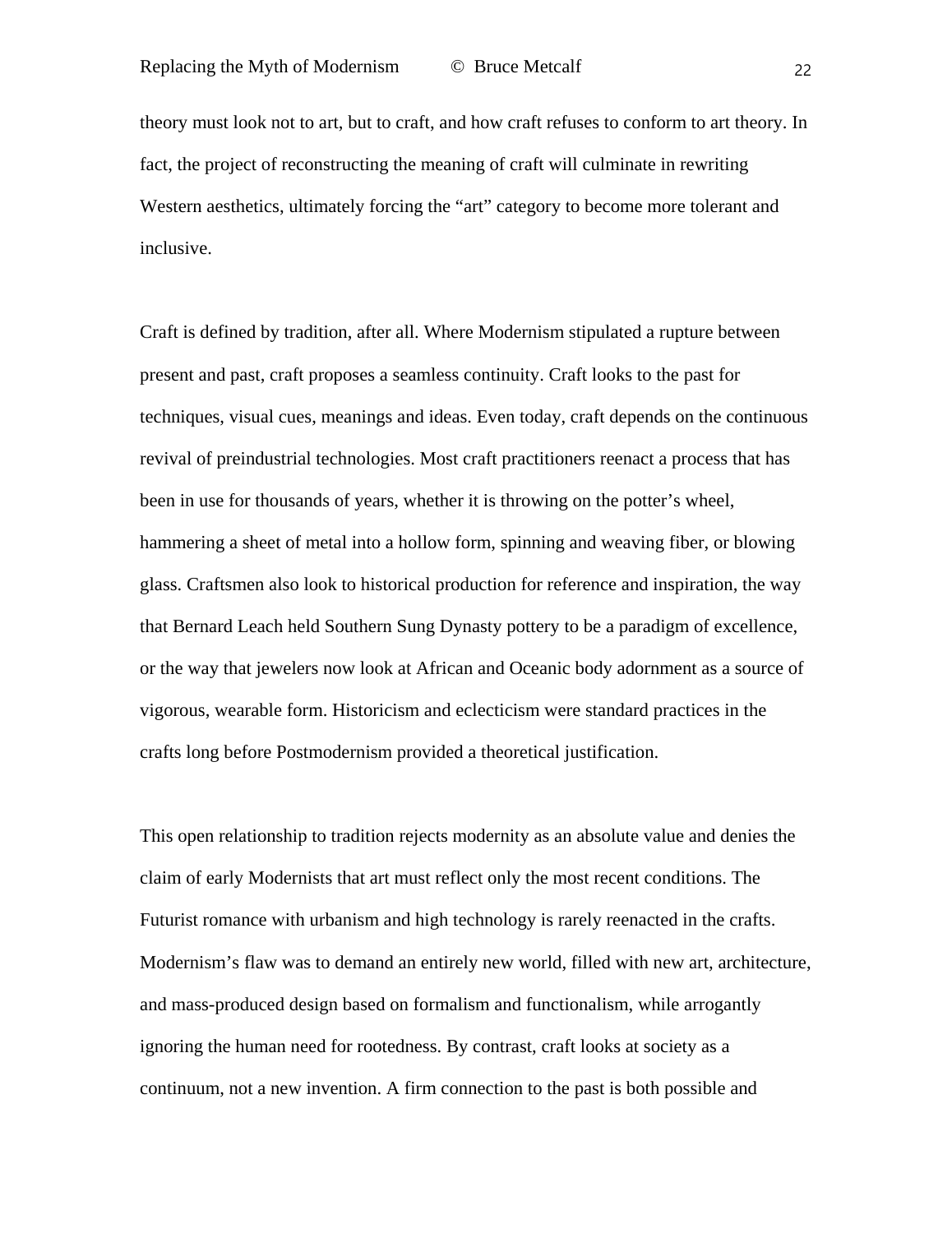desirable. This stark difference from the stance of Modernism is occasionally asserted, but rarely examined. To affirm the value of tradition suggests a view of society in which the familiar is recognized and valued, not rejected out-of-hand. To craft, tradition is not necessarily backward, corrupt, or a restraining force in civilization; it is not an anchor, but a rudder.

The contest between innovation and tradition illuminates a larger question about craft's relation to society. Modern art positioned itself as an adversary to mass culture, struggling to maintain the lamp of true enlightenment against the darkness of ignorant, bourgeois society. Modernists assumed the mantle of leadership, but they held their audience in contempt (read Greenberg's early writings, like *The Avant-Garde and Kitsch,* 1939, for evidence.) Almost as an antithesis to Modernism, craft offers no radical critique of bourgeois culture or capitalist economy, and not since the days of William Morris has it claimed the moral authority to build a utopia. Generally, craft is an advocate, not an adversary. The bourgeoisie are seen as a marketplace, not a class of criminals. Craft adheres to a middle-class view of the middle-class, acknowledging bourgeois taste as a marketing parameter, and recognizing capitalism as a cultural given. Service and acceptance, not agitation and criticism, are central to the ethos of craft.

Typically, craft objects are accessible, fitting comfortably into life-as-lived, rather than interrogating or challenging it. Craft usually observes humanistic practices: selfemployment in low-impact capitalist businesses, modest incomes, ecological preservation, dignity through honest labor. Pointed commentary is not foreign to craft the ceramists Howard Kottler and Michael Frimkess, or the jeweler J. Fred Woell are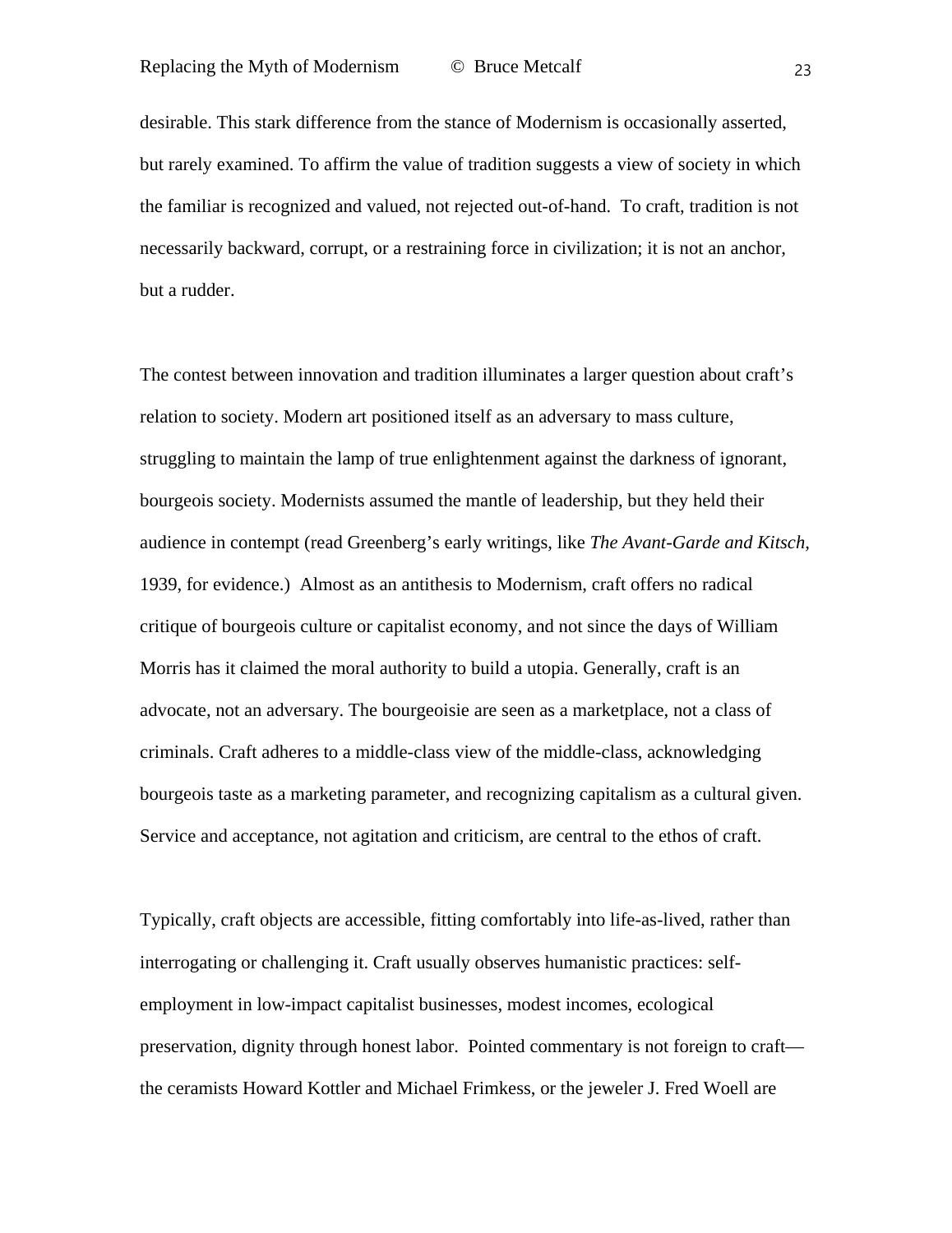well known as social critics--but its stance is more that of a loyal opposition, unlike early Modernism's alignment with Marxist revolution, or with T. S. Eliot's sour metaphor of modern life as a wasteland.

The strong Marxist influence on art criticism leads many writers to dismiss crafts as being hopelessly uncritical.<sup>[vii](#page-2-0)</sup> Such views naively assume that the supportive role of craft is less dignified and important than the adversarial role of some fine art. Most of the Marxist governments have been overthrown; one can only wait for the dimwitted prejudice against the "working-within-the-system" stance of craft will undergo the same fate.

### Anonymity and Identity

Craft retains one crucial oppositional stance. The hand-made object is widely understood as the antithesis of mass-produced anonymity, and offers the middle class one of its few defenses against the early Modernist's authoritarian dream of total design.<sup>[viii](#page-2-1)</sup> Combining ideas of universal form, standardization, elimination of decoration, rejection of historical prototypes, and the enthusiastic embrace of the machine age, Modernist design theorists largely ignored cultural differences and the perplexing psychology of subjectivity. At no point did theory account for personal experience or the need for self-identity. The utopia envisioned by Corbusier and Gropius turned out to be sterile, boring, and devoid of comforting symbolism. For the past 30 years, it has become increasingly obvious that objects designed according to "rational" standards precipitated a mass identity crisis: people could not relate to their environments. Alienation inevitably followed. The abject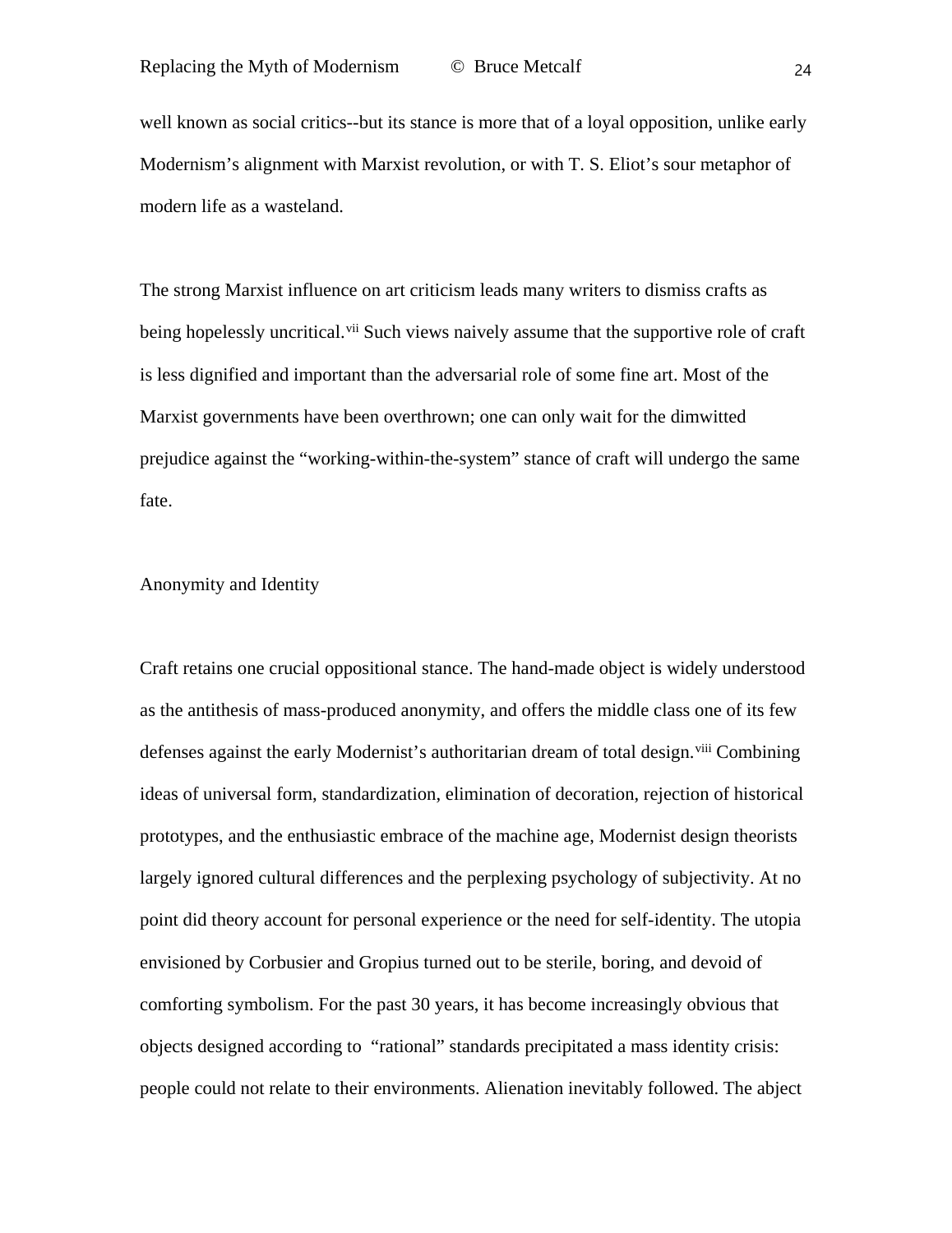failure of the Pruitt-Igoe housing project in St. Louis is only the most conspicuous example of the dismal record of Modernist reform.

Modernism once proposed a brave new world of unified design and high-tech manufacture but craft resists. Craft objects reinforce personal identity. American consumers intuitively read the uniqueness of the handmade object as a tangible analogue to their own singularity: the marks of hand fabrication symbolize the uniqueness of an individual life. Subtle variations of handmade form and the textures of handmade surfaces resist simulation, and thus cannot be incorporated into the vocabulary of industrial design. Glaze effects, the irregularities of handweaving, or hammer marks on a planished bowl all become fingerprints in an otherwise perfect environment. These glitches and blips, inevitable by-products of preindustrial technologies, not only become antidotes to sameness and predictability of mass-produced objects, but they return visual complexity and a sense of the individual's connection to the home. People use handmade pottery, weaving, jewelry, and even macramé to prove they're not just another number. Craft has been enlisted in an intuitive rebellion against the "improvements" of Modernism, and this is why the market for it has exploded in the last three decades.

For the middle class, the symbolism of uniqueness takes place in the margin between too much sameness and too much difference. Too much weirdness indicates poor socialization and solicits rejection, as anyone who has ever worn a Mohawk haircut to a job interview can confirm. Crafts that are different enough from mass-production but related to the traditions of Western decorative arts are most often used to stave off the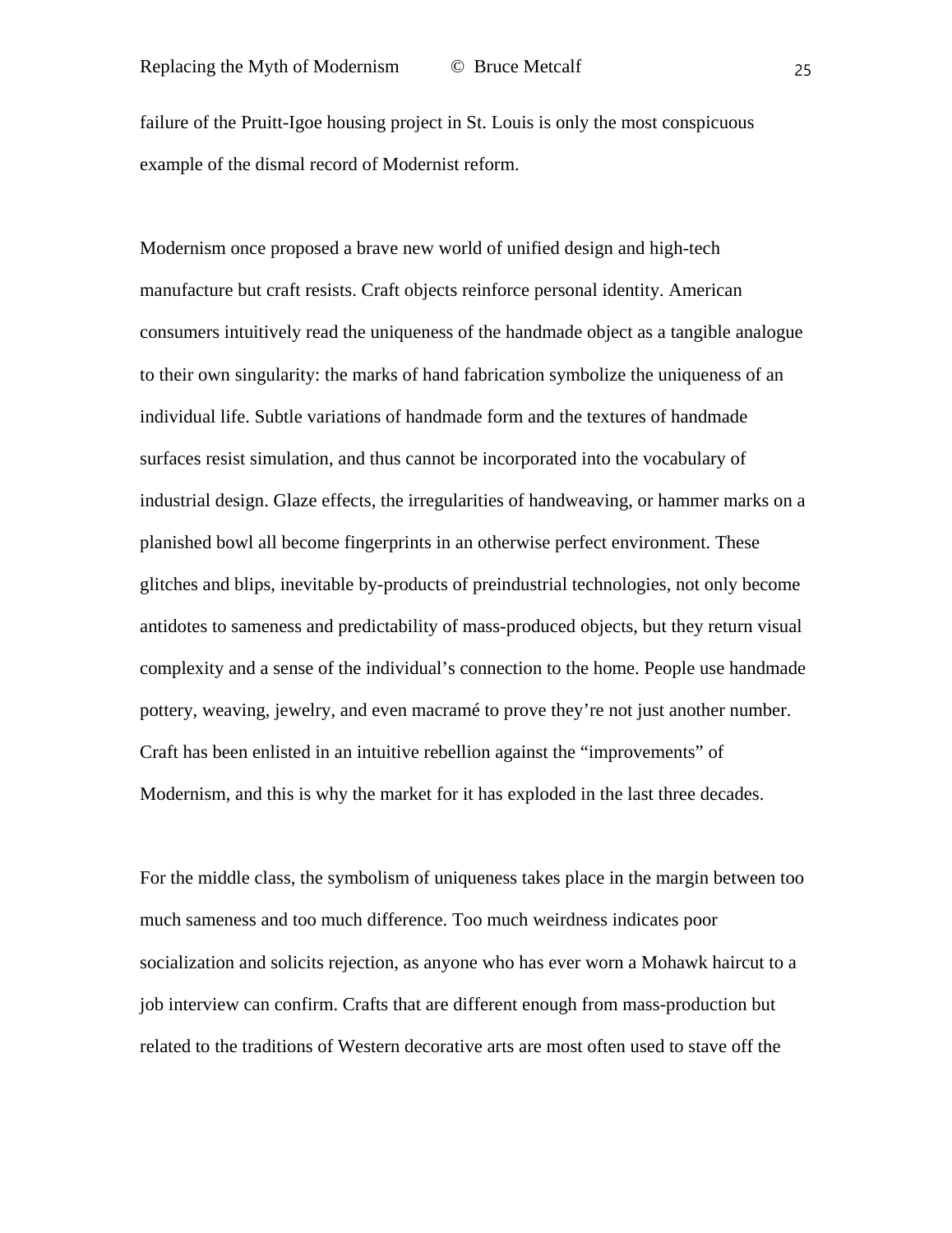anxiety of anonymity. The familiarity of craft forms complements the uniqueness of hand production.

Made for a particular person and occasion, a craft object like an engagement ring can serve as a specialized symbol. A generically designed, mass-produced, and nationally distributed ring cannot carry the same meaning, because the consumer knows that hundreds or thousands of identical rings are given and received. As a consequence, handmade objects are often used to mark important milestones: births, comings-of-age, marriages, anniversaries, deaths. Not surprisingly, in this country, crafts are used as gifts much more frequently than as necessities.

Social and Psychological Function: Meaning and Use

In Modernist theory, function was defined as limited to physical use. The study of the function of any useful object could then be treated as a quasi-science, measuring the human body and its parameters of movement. One could objectively study how a chair supports the human body, or how a teapot holds and pours tea. But defining function in this manner deflects attention away from the possibility of meaning. Entranced by formal principles of composition, new industrial materials and the study of ergonomics, designers forgot that people also require meaning and tradition. Indeed, the early Modernists consciously tried to erase all meaning from design--with the possible exception of symbols for progress and utopian socialism.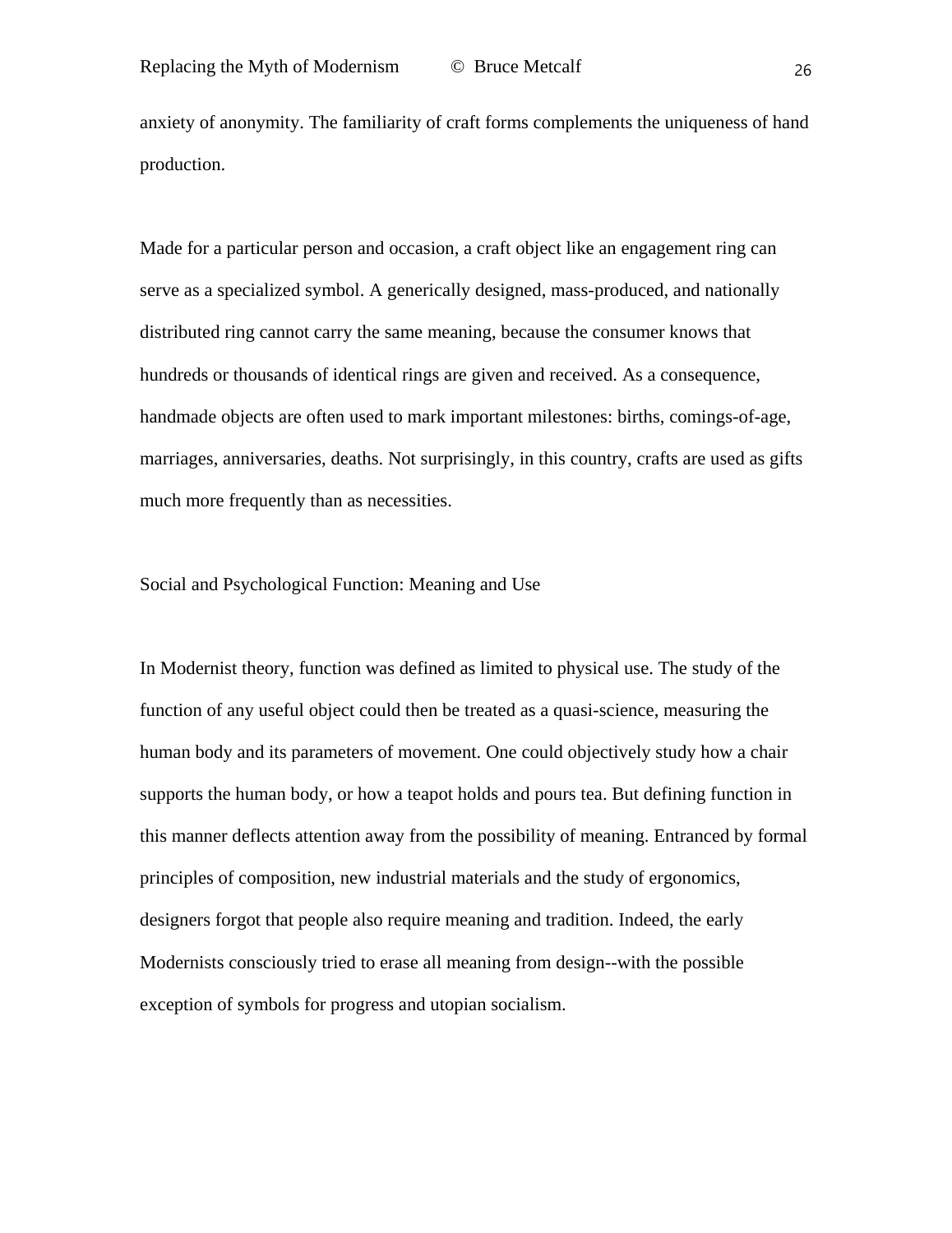To contrast the difference between the objective stance of Modernism and the more traditional attitude that sees an object is a vehicle for meaning, imagine a comparison between a Bauhaus teapot and an elephant mask from the Bamikélé chiefdoms in Cameroon. The teapot, made to appear as if it was produced by machine, consists of carefully composed geometric forms. Each part of the design serves a physical function- spout, insulating handles, lid, body of the container--as well as satisfying the demands of formalist aesthetics. It symbolizes nothing of the past; in fact, it stands for the absolute break with tradition that Modernism specified. It was supposed to read as a rational, mechanical icon of the new age, and nothing more.

The elephant mask is not an abstract sculpture. It is worn every two years at the meetings of societies associated with the Bamikélé ruling council, or upon the death of the ruler, called the *fon*. When the mask is seen, it means an important ritual is taking place. The mask can be worn by members of only two societies out of eight, so it is exclusive. The image of the elephant symbolizes power, representing both the animal and the *fon*. Further, the elaborate beadwork represents wealth, power, and prestige: the glass beads are ancient barter money. The function, to mark a ritual, is overlaid with multiple and simultaneous meanings based on honored tradition. To apply ergonomics here would be absurd, and to demand a radical rupture from the past would be destructive.

In the United States, most ceremonial and ritual objects have fallen into disuse, but not all are obsolete. Within the craft traditions of metalwork are marriage rings, baby's spoons, Catholic chalices, patens and monstrances, Judaic kiddish cups and menorahs, gold watches for retirements. In each case, the physical function is joined to widely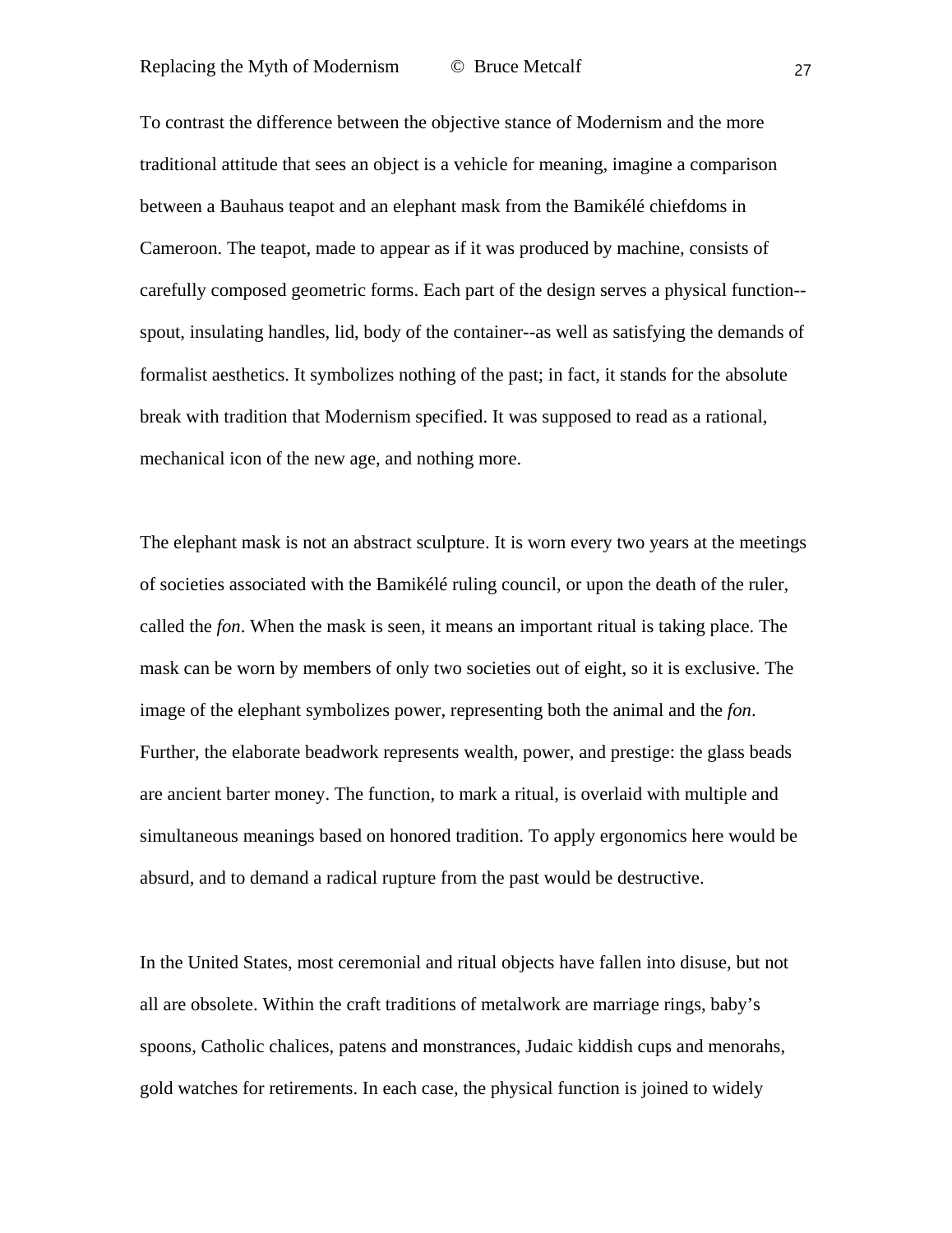understood social meaning. The object communicates through a social code, learned like a language by members of the culture that produced it.

Enchanted by the spell of Modernism, "artistic" temperaments today usually believe ritual and ceremonial objects are too tradition-bound to be suitable vehicles for selfexpression. But self-expression needn't be the highest goal of the craft practitioner. In a secular world, craft can serve others by offering a medium for personal meaning--a receptive screen upon which to project significance. Instead of conveying total selfabsorbtion in expression, a craft object can perform a service. Instead of celebrating the artist's ego, the work can discover the unanswered needs of the user. Craftspeople can move into areas of subject matter that art and design have declared to be irrelevant for almost a century, and in so doing, they can actually become socially responsible.

Americans today are starved for authentic meaning. Status symbols and TV images fail to satisfy a growing number of people. One manifestation is the explosion in popularity of body piercing and tattoos, which many of young see as an uncontaminated emblem of rejection of the mainstream, and a voluntary embrace of outsider status. The permanence of the tattoo underlines its authenticity. Surely, such drastic alterations must be motivated by a genuine hunger, and while they might seem extreme, the point is that many psychological needs are not answered either by mass-market design or by fine art. It remains for the craftsman to become a scholar of the niche market, to discover vacuums of meaning (and they are many), to study them carefully, and then make objects that contain--or can take on-- appropriate meanings.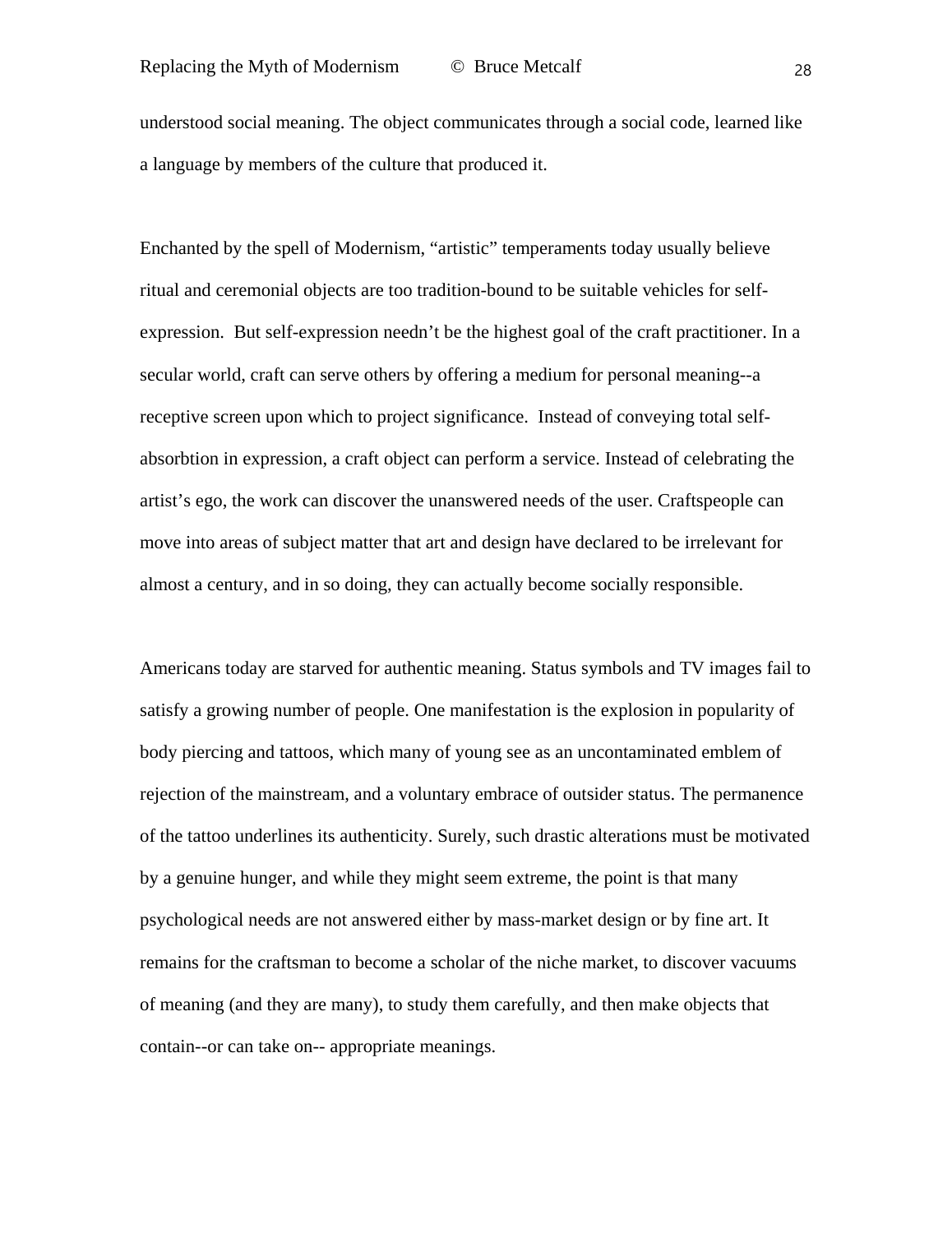The site for most of this meaningful work is not in the gallery or the museum, but the body and the home. The meaning of craft operates in humble places, but it's as sitespecific as a Richard Serra sculpture. The coded language of craft speaks from the body- with jewelry and clothing--and the home--with furniture, pottery, fabric, lighting, and decoration. Once the craft object is isolated on a pedestal, like autonomous art, it loses most of its power to be invested with an intimate and ongoing personal meaning.

Redirecting the ambition of craft from galleries to homes does not mean that craft objects must necessarily be less profound or less satisfying than modern art--they merely serve a different agenda. Of course, to suggest that a simple pot may be as good as your standard art masterpiece is profoundly subversive. What would happen if we had to take all those pots seriously? Museums would be required to go to craft fairs, buy pots and weavings and jewelry, and place them next to those expensive paintings. The canon would have to be rewritten, and hordes of craftspeople admitted into the temple of art. But most revolutionary of all would be the notion that good art could be widely available and cheap--40 dollars (or less!) could get you into the elite. Of course, few mandarins of culture would be likely to allow it.

Unfortunately, most contemporary craft practitioners do not consciously address social and private meaning. Discourse about function is directed toward physical use, exactly as Modernism dictates. Craftspeople who wish to claim the more exalted position of "artist" are distracted by the foolish idea that the functionless object is innately superior. The possibilities of craft serving psychological uses goes uninvestigated. This is sad--a betrayal and a loss.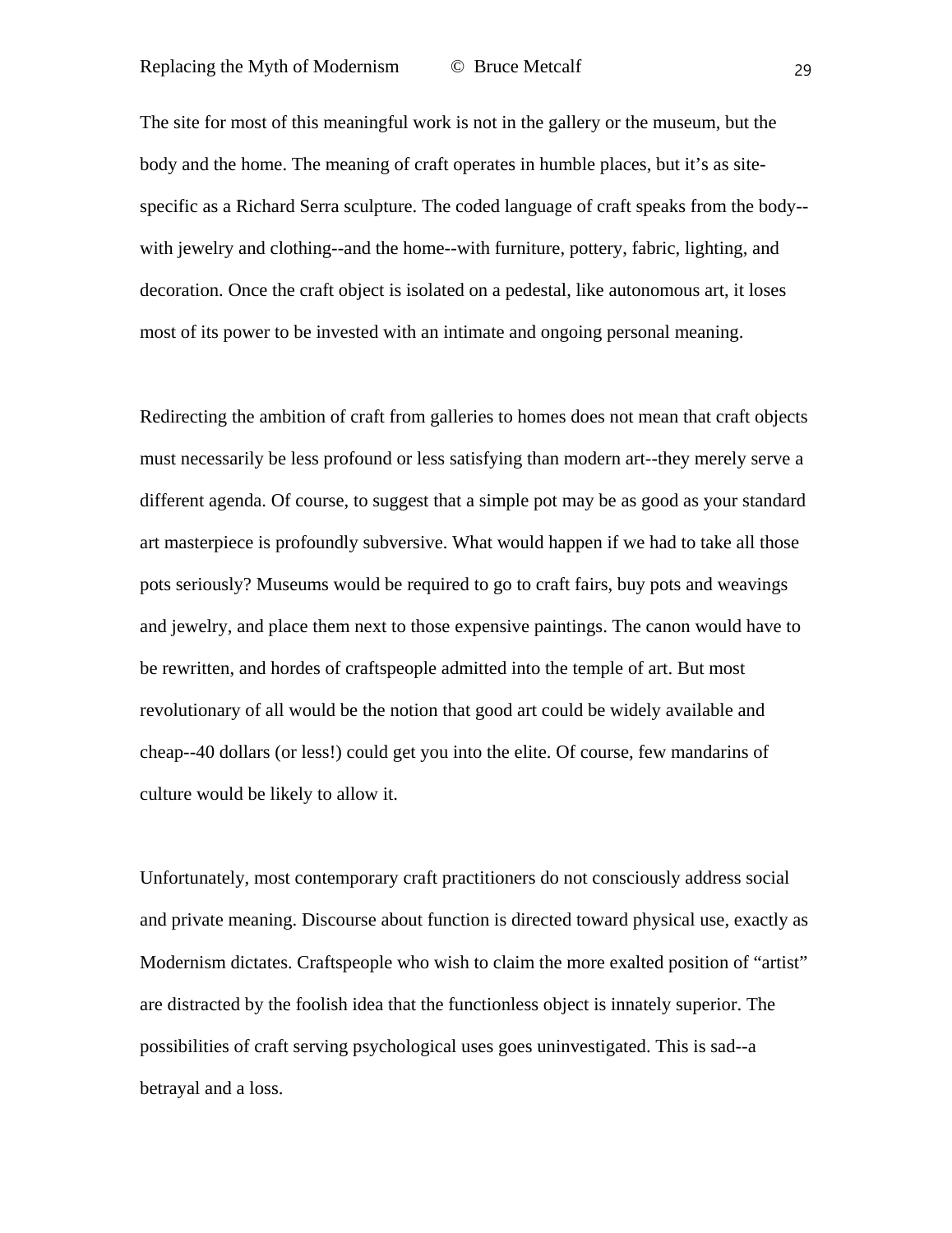### Craft and Conditions of Production

The basic concepts of Modernism--disinterestedness, formalism, the autonomy of art- specifically address the way that a person is supposed to look at art. The conditions surrounding the making of art are not given much attention. Such matters as how the artist thinks and feels, and how society influences the artist, get swept under the rug. While expressionist theory examines the emotional life of the artist, Marxism offers a slant on economic factors, and feminism analyzes power relations between the sexes, the complex network of social impact on personal experience is largely ignored. Most critics have assumed that craft is uncritical, <sup>[ix](#page-2-2)</sup> so they never imagine that craft represents a collective, intuitive reaction to industrialization. When it comes to "conditions of production," craft has profound implications.

The foundation of today's crafts movement was laid by William Morris, the English reformer who saw how the handmade object could be made relevant in an industrialized society. To Morris, craftwork performed a social critique. It could counteract the degradation of factory labor, he claimed, if only English society would turn back the clock and return to a craft-based economy. Workers would take pride in their labor and at the same time be freed of capitalist exploitation. Objects in everyday life would become beautiful, informed by the loving touch of impassioned labor. Finally, art and craft would become unified. Of course, the theory did not work. Morris's company and a few other workshops ultimately produced luxury goods for the wealthy, and industrialization proceeded undisturbed. Nonetheless, Morris was the first to imagine that preindustrial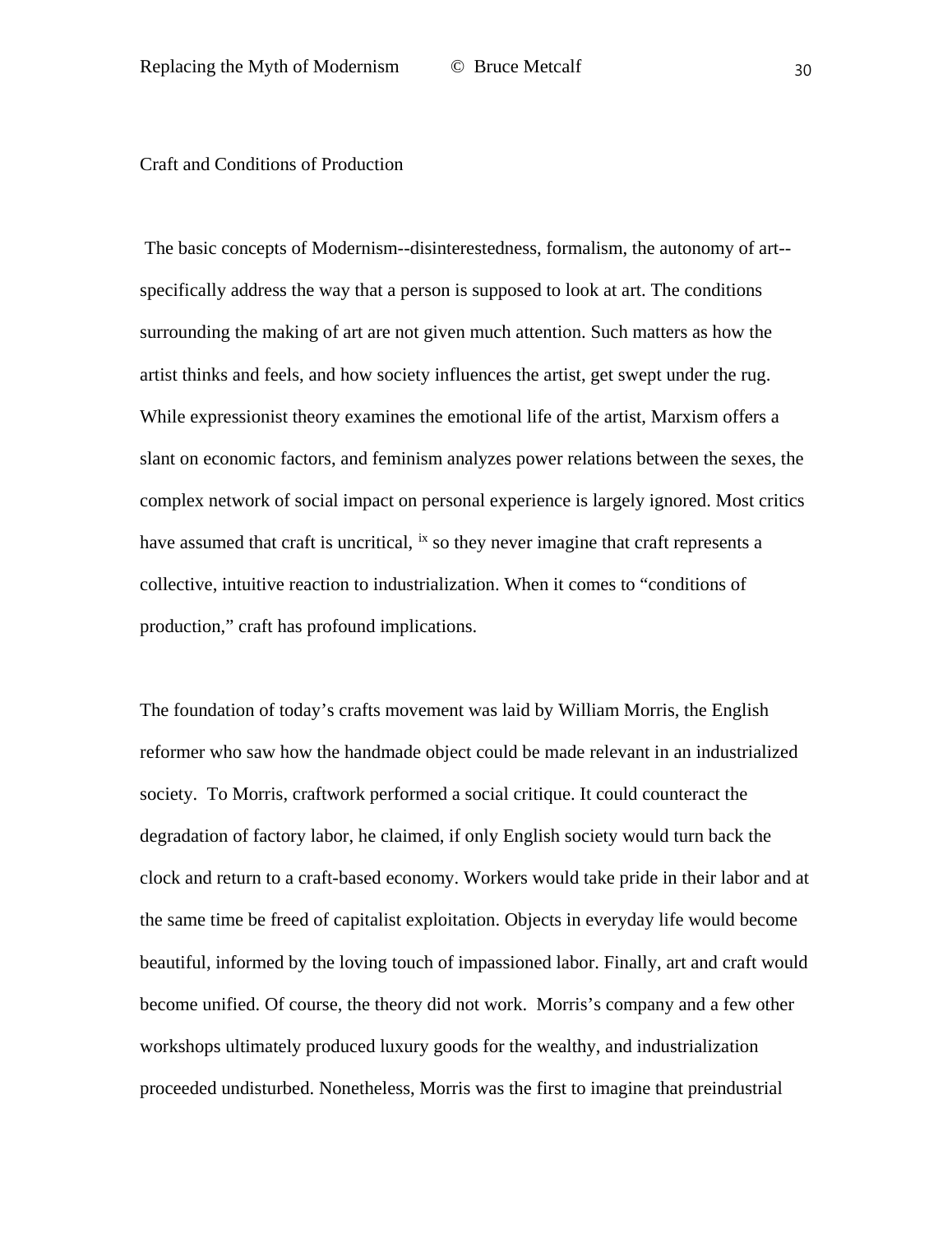technologies should be preserved for their social usefulness, and thousands of people followed his teachings. In the United States, Arts and Crafts Societies and some universities took up the cause to preserve craft skills. Enough institutions and teachers survived to germinate the post-World War II craft revival.

Today, craft in this country represents a collective response to social conditions, as well as an implicit social critique. Most craftsmen intuitively respond to hand labor, finding it satisfying and somehow fitting. Often, when people first take up a craft, they are surprised at the unpredictable and visceral nature of their feeling. As a teacher, I observed many times how directionless and unmotivated students come alive once they put their hands on metal, fiber, or clay. Unexpectedly, they find an activity that conforms to an innate sensibility and answers an unarticulated need. For some of these students—as happened with me--the craft becomes their life's work.

The choice to devote one's life to a craft is a conscious rejection of the way this society has devalued physical labor. Generally, Western societies are patterned after the classical Platonic hierarchy in which the mind, being closer to the realm of pure absolutes, is held to be superior to the body, which is rooted in lowly actuality. Brain work is accorded higher status than physical work: the bureaucrat is paid more than the factory hand, and so on. It is quite remarkable for college students--so close to becoming qualified to work behind a desk--to choose to work with her hands. Ultimately, it's a quality of life issue: what work is going to be most satisfying? That a craft continues to be an attractive option in the age of computers and bureaucracies proves that human animals still value their hands, and that these most sensitive of instruments still modulate the world in powerful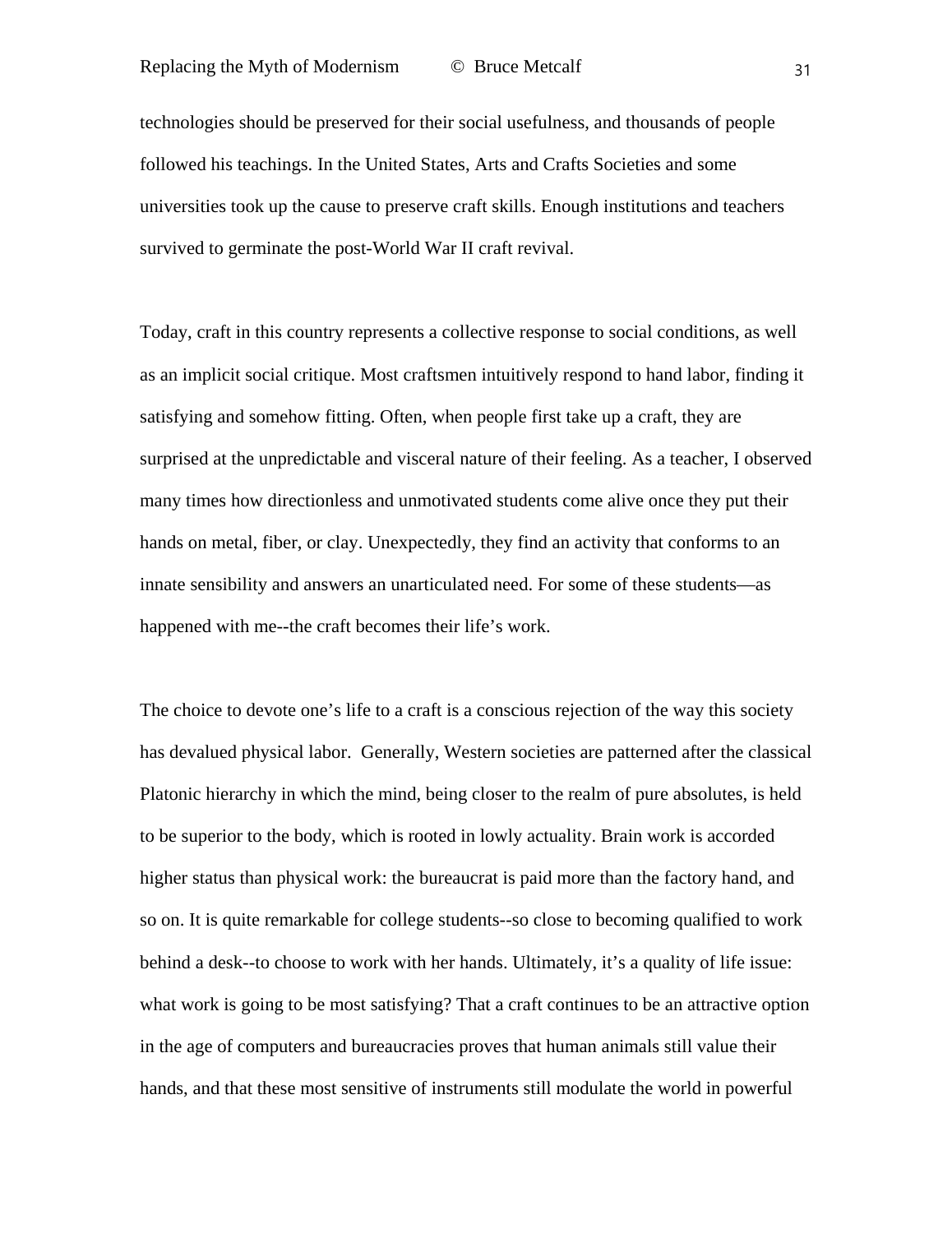ways. The hand molding clay, hands holding a mallet and chisel, the hand touching fabric, the object taking shape when before there was nothing but formless mud or wood or thread--craft diverts experience back to the physical. The choice of craft is not anachronistic. It is a statement that we still live in a body rich in potential. In a sense craft always tries to perform a metaphysical revision: the return of labor to equal status with thought.

### The Symbolic Value of Craftsmanship

All this relates to question of technical virtuosity. What is the value of mastery of a craft? In the fine arts world, virtuosity has been regarded with intense suspicion ever since Manet intentionally employed rough painting to criticize the mindless polish of Academic styles. Today, critics continue to use words like "raw" and "tough" to applaud sloppiness for its presumed authenticity. The same school of thought attacks fine craftsmanship as an end in itself that distracts the artist from becoming more creative and original. Until recently, a basic article of faith in the Modernist academy was that careful, controlled work has no aesthetic potential. But in the crafts world, fine workmanship is regarded either as a known quantity to be manipulated like a tool or as a worthy and selfrewarding goal. Conservatives in the field hold that fine craft has intrinsic value. They see mastery as a purpose of object-making, to be valued and encouraged for its own sake, and they enjoy the challenge of difficulty, regarding skillful work as evidence of rare achievement.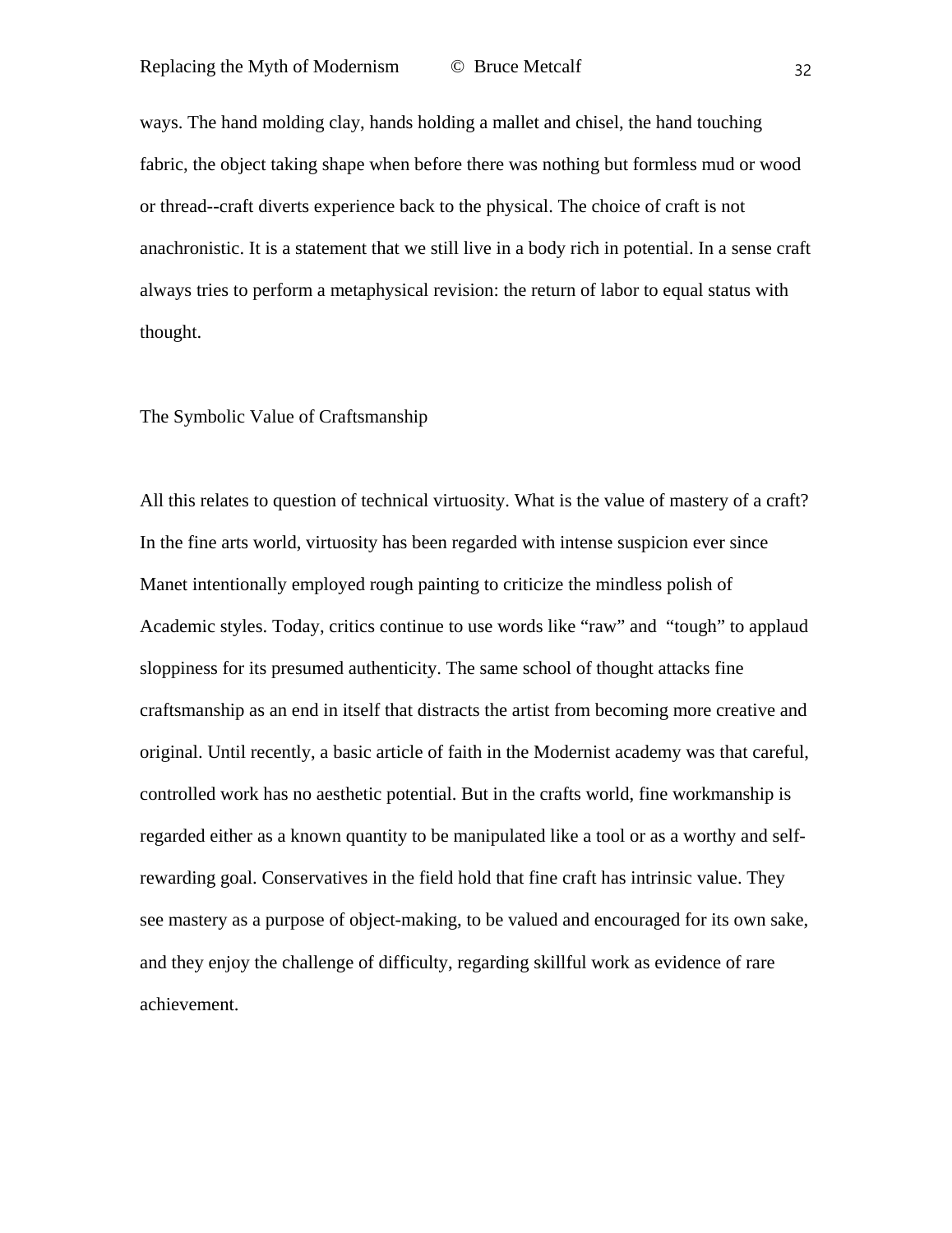On the other hand, the art-craft faction asserts that skill merits admiration only insofar as it's justified by another agenda. They refute the argument for virtuosity by pointing to any number of well-made but derivative craft objects, like the hundreds of imitation Scandinavian-modern teapots cranked out by American silversmiths in the 1950s and 60s. Most were technically competent, but lacked the innovation of the Danish originals. Because the end result was compromised by lack of originality, it is argued that craftsmanship alone could not improve the object. By logical extension of the Modernist argument, virtuoso technique has no aesthetic impact.

If Modernist criteria are put aside, however, fine craftsmanship takes on a different meaning. In Japan and Korea, mastery of technique is understood as evidence of spiritual maturity. To a Buddhist, work spent on attaining skill necessarily contributes to higher awareness. It is regarded as a spiritual discipline to have repeated the same act thousands of times, to have paid careful attention in years of work, and finally to have achieved perfection. Virtuosity is admired not just for its own sake, but because it demonstrates a religious accomplishment.

Even if Americans don't have the same respect for patience, mastery and spiritual discipline, fine work can still prove that the maker cares passionately about his work, and refuses to compromise his standards. Concern for a job well done and steadfast refusal to surrender to expedience show an integrity that is increasingly rare in this society. Anybody who has had their car repaired by a careless mechanic or a faucet fixed by a sloppy plumber is vividly reminded of the need for rigorous standards. While technique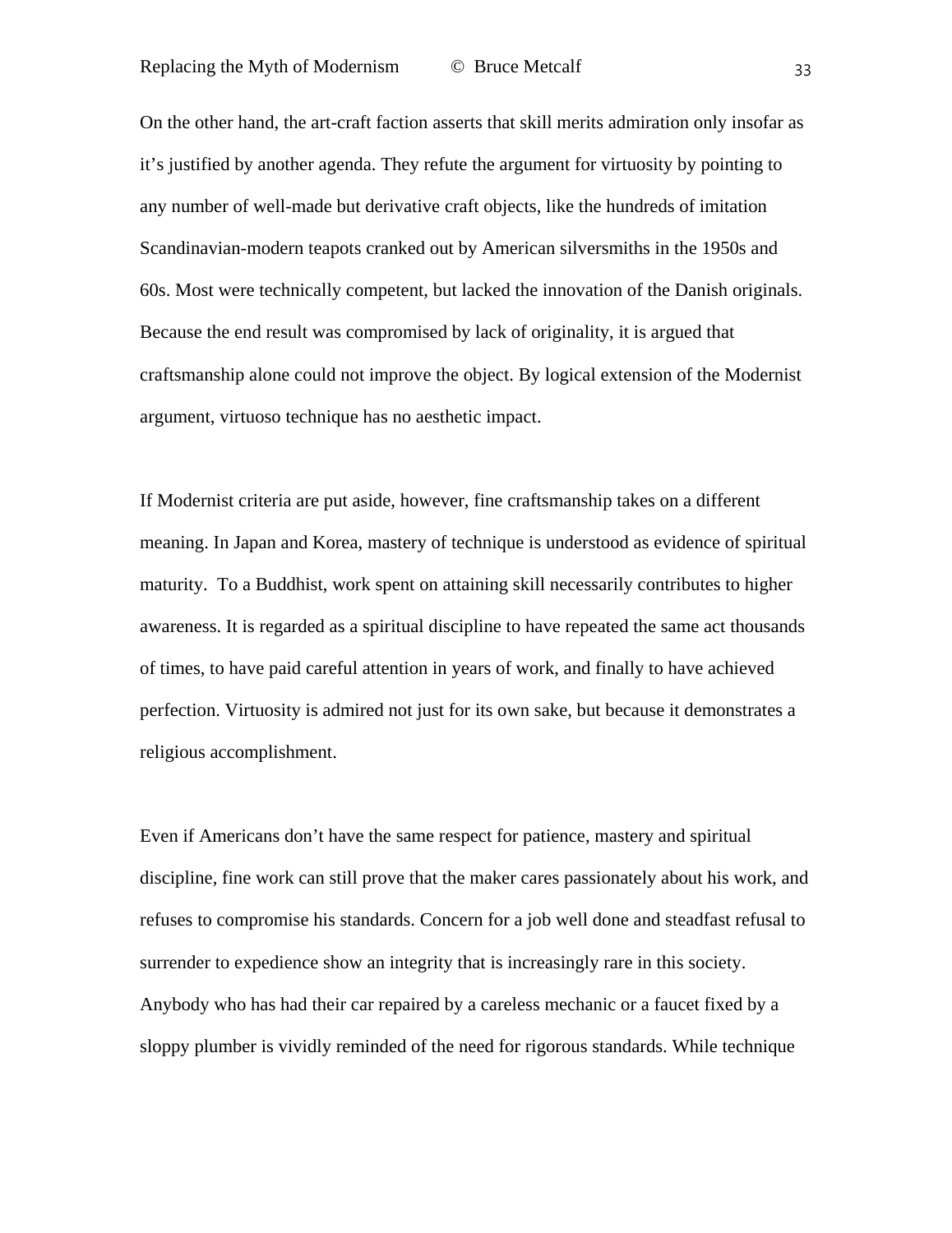alone cannot rescue an ill-considered design from mediocrity, the effort should still be honored.

### Tactility: Engaging the Senses

Some of the most pervasive and least examined aspects of craft are its sensuous qualities, especially its appeal to touch. Reductive Modernism restricted aesthetic experience in the visual arts to sight alone, as if no other pleasures were possible. But craft objects, because they are used in so many ways, engage all the senses but taste. When a pot is held, it conveys weight, balance, and density. Lifting a heavy, thick-walled pot is very different from holding a thin, light one. The surface texture of clay and glaze is experienced at the same time, and offers a distinct pleasure. Weavers and garment makers are conscious of the feel of different fabrics, from silk to denim. The material controls how the garment feels, how appealing it is, how well it will insulate, and how it will drape and weigh on the body. None of these experiences rely on sight, but all of them have an aesthetic component.

Certain types of jewelry, like chain-mail, have properties of weight, motion and temperature change that can only be understood when the object is worn. Sound is also part of the craft experience: the clink of a fork on a plate; the chime of a glass; the tiny note of a dangling earring that only the wearer can hear. Some potters will ring the rim of a pot like a bell to test the fit of clay body and glaze. And, of course, there's the immensely seductive feel of polished and oiled wood, or the perfect fit of a dovetail joint.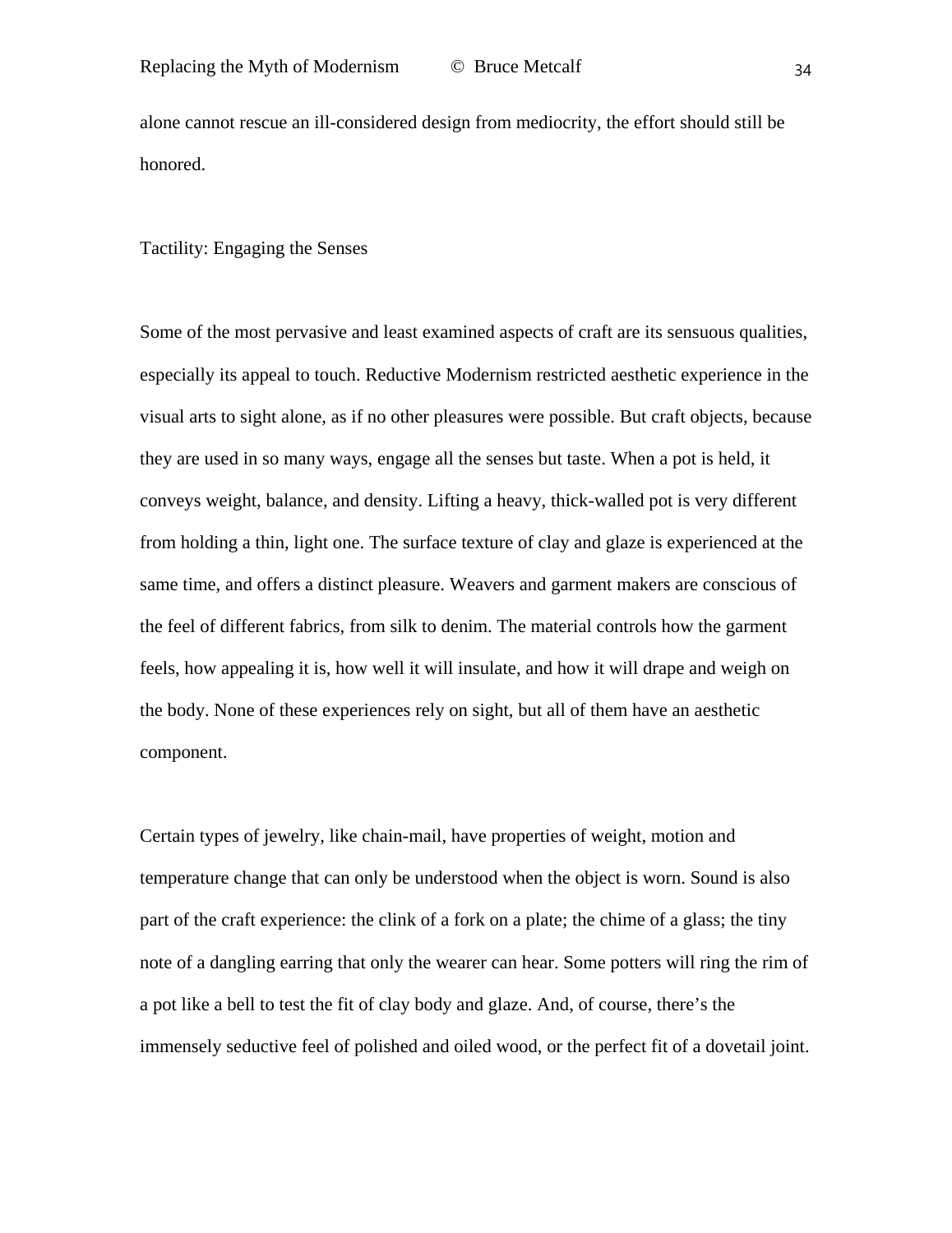Richard Wagner regarded his operas as a composite of all the arts: music; literature in the libretto; painting and architecture in the set design. He aimed for a totality of sensual experience that he called synesthesia. While craft may not be able to encompass the entire catalog of senses in one object ( Wagner ignored smell and taste, too ), it is clear that craft engages a great deal more than sight. So far, however, most people seem content to remark that such phenomena occur, and do not consider how sight, touch and hearing can be organized in a unified composition. Craftsmen intuitively make judgments of how sound or touch intersects with the visual but never think much about it. Here is another conceptual field, ripe for exploration, that remains ignored.

# The Meaning of Decoration

You can always tell a true Modernist by the way he uses the word "decorative"--as a perjorative. Modernism abandoned decoration in a fit of righteous indignation early in this century. The harshest opponent of ornament was the Viennese architect Adolf Loos, who set forth his principles in "Ornament and Crime" (1908). According to Loos, all ornament can be traced to childish graffiti--sexual images smeared in fecal matter. The same impulse is manifested in the present day as tattoos (Loos claimed that only savages and criminals bear tattoos). Decoration represents only the lowest of human impulses, so it must be stripped from art and design, especially from useful objects. While Loos's argument seems laughable today, for the past 80 years Modernist designers have behaved as if it were true.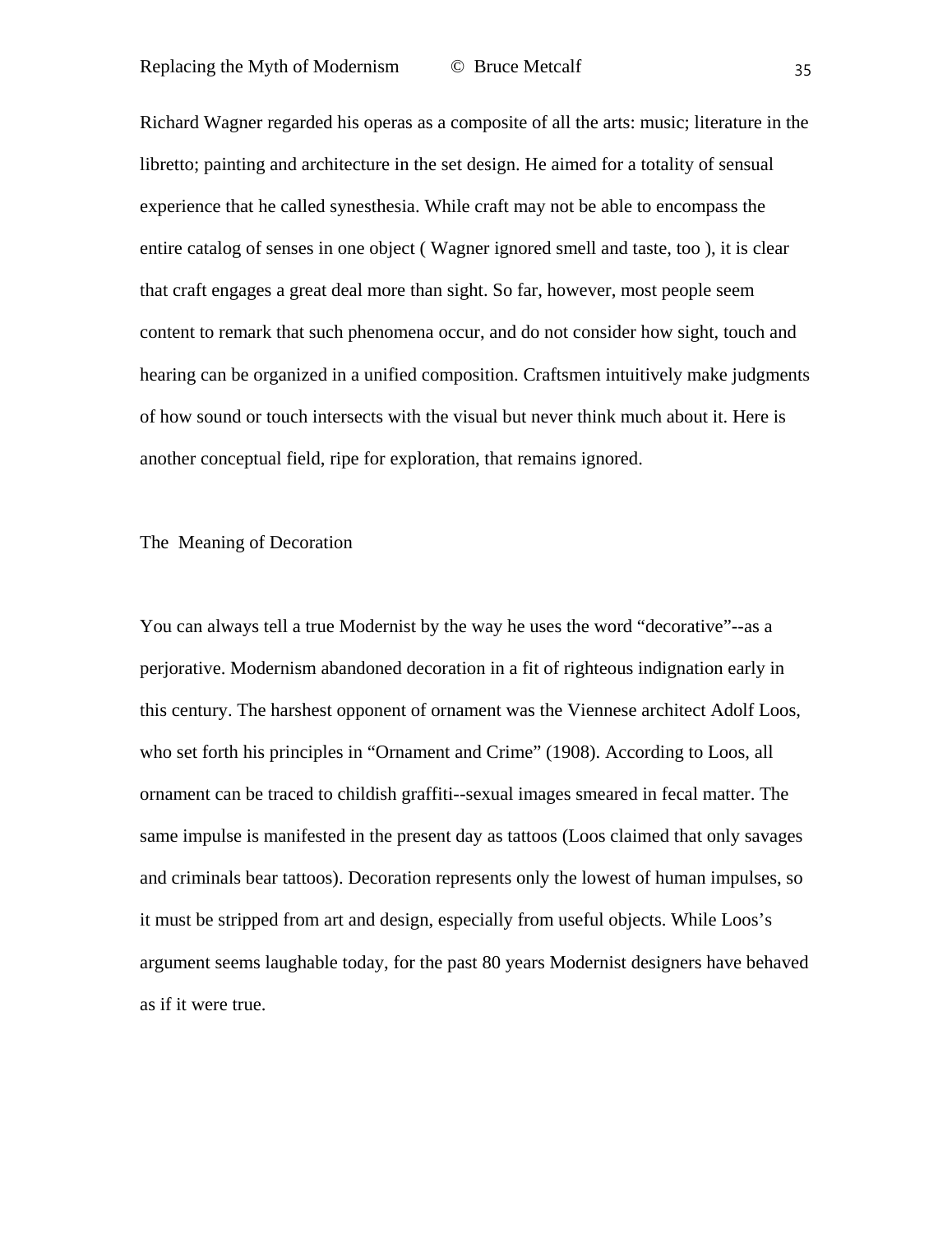The upshot is that craft is profoundly uncertain about the legitimacy of decoration. Given that craft has traded in decoration for thousands of years, it is peculiar that this central purpose is currently called into question. When decoration is applied to a craft object, it is usually justified in formal terms. A potter, for example, relying on the language of Modernism, might speak of enhancing the form of the pot with painted glazes. Since formalism was invented to describe the pure autonomous art object, using those ideas to explain decoration is problematic.

A rigorous interpretation of disinterestedness would insist that decoration is aesthetically valid only to the extent it is purely formal. Any inherent meaning or use would not qualify. And then, strict formalism would demand that all decoration be essential to the composition (remember, perfect design having no extraneous elements), which immediately disqualifies anything *applied* to a form. Of course, most decoration *is* applied, literally and figuratively. Any craftsman who attempts to justify decoration with Modernist theory is stretching the limits of credibility.

If we see craft as a device to address psychological need, however, decoration makes more sense. Decoration is a signifier. In cultures all over the world, ritual objects, dwellings, the body, and even cars and trucks are decorated as signs of individual and social identity. Most ornamentation speaks in commonly understood visual language, so people live in a dense continuum of meaning. For example, tattoos are not the badge of savagery that Loos claimed them to be, but texts that everybody in a society can read. Scarification, masks, costumes and jewelry serve similar purposes. In most societies, decoration is a social code; to go without it is to go naked and stripped of meaning.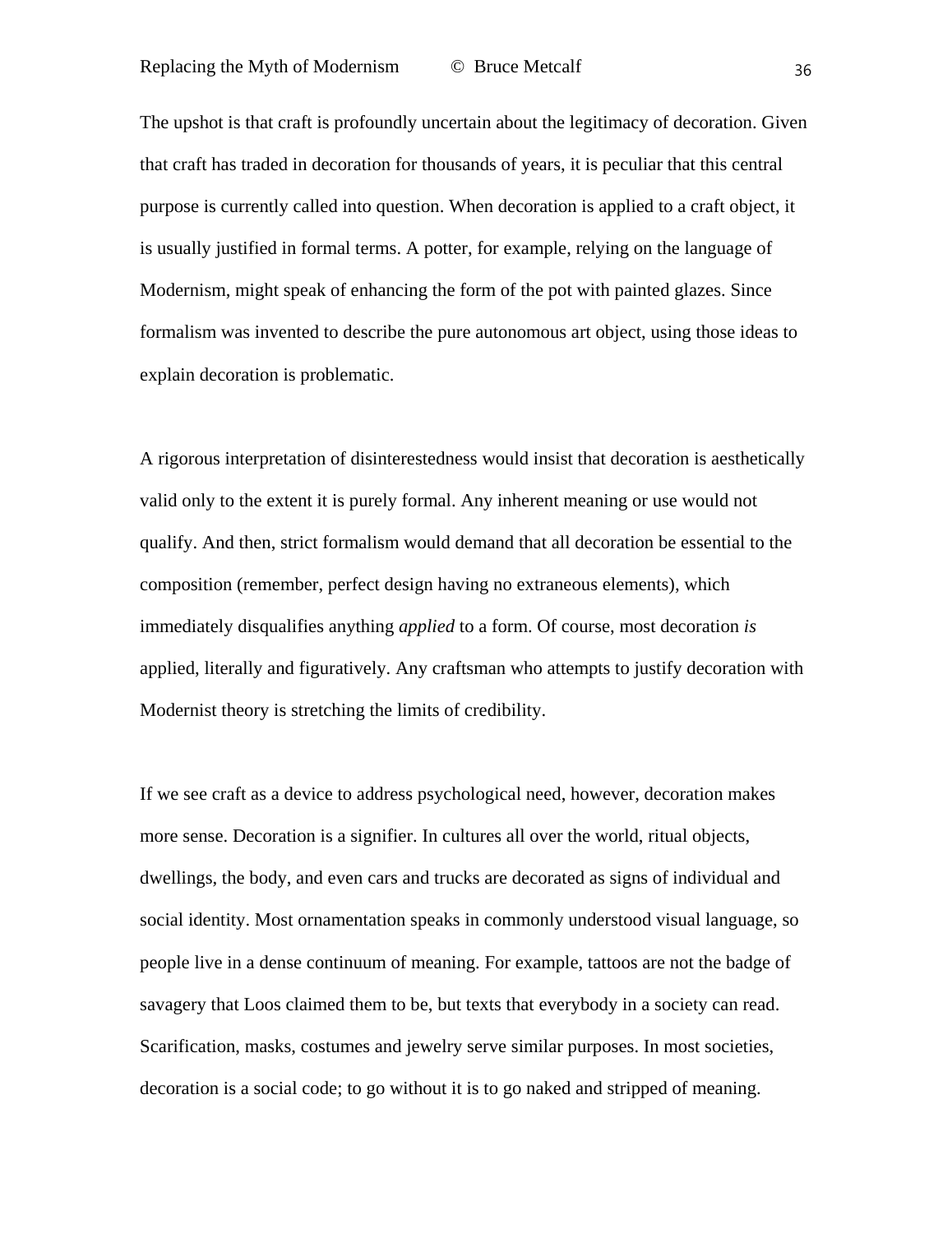Modernism's insistence on rational, formal relationships has managed to make decoration seem superfluous. But in the real world, the effects of Modernist architecture suggest that people suffer in sterile, unornamented environments. A study showed that after Scotland Yard moved from its fussy Victorian building to a new, theoretically correct Modernist office, morale plummeted. A visit to any college dormitory would reveal that most students react to long, featureless corridors and blank walls by plastering their rooms with posters, signs, slogans and advertisements. The workers who moved into Corbusier's housing project in Pessac wasted no time before nailing on shutters and added pitched roofs to their Modernist boxes. Refusing to be brainwashed, they applied decoration that symbolized "home." The evidence suggests that the impulse to adorn is neither primitive nor childish.

Clearly, decoration can still convey meaning. (It can also be completely arbitrary and meaningless.) It is unfortunate that most artists and designers have abandoned decoration so thoroughly. A vacuum of meaning has opened up, filled, by default, with merchandise from K-Mart and Sears. At the same time, craftspeople seem unable to explain the purpose of decoration. Had craft any ambition to communicate, and especially to ameliorate the alienation and social ills that cause so much pain, ornamentation would be a perfect vehicle. If craftspeople could overcome their art-guilt, look respectfully at decoration and study its social functions, they could recover their heritage. If craftsmen understand ornament as a play of meaning, not a thin veneer of style, then perhaps the demon of Modernism could finally be exorcised.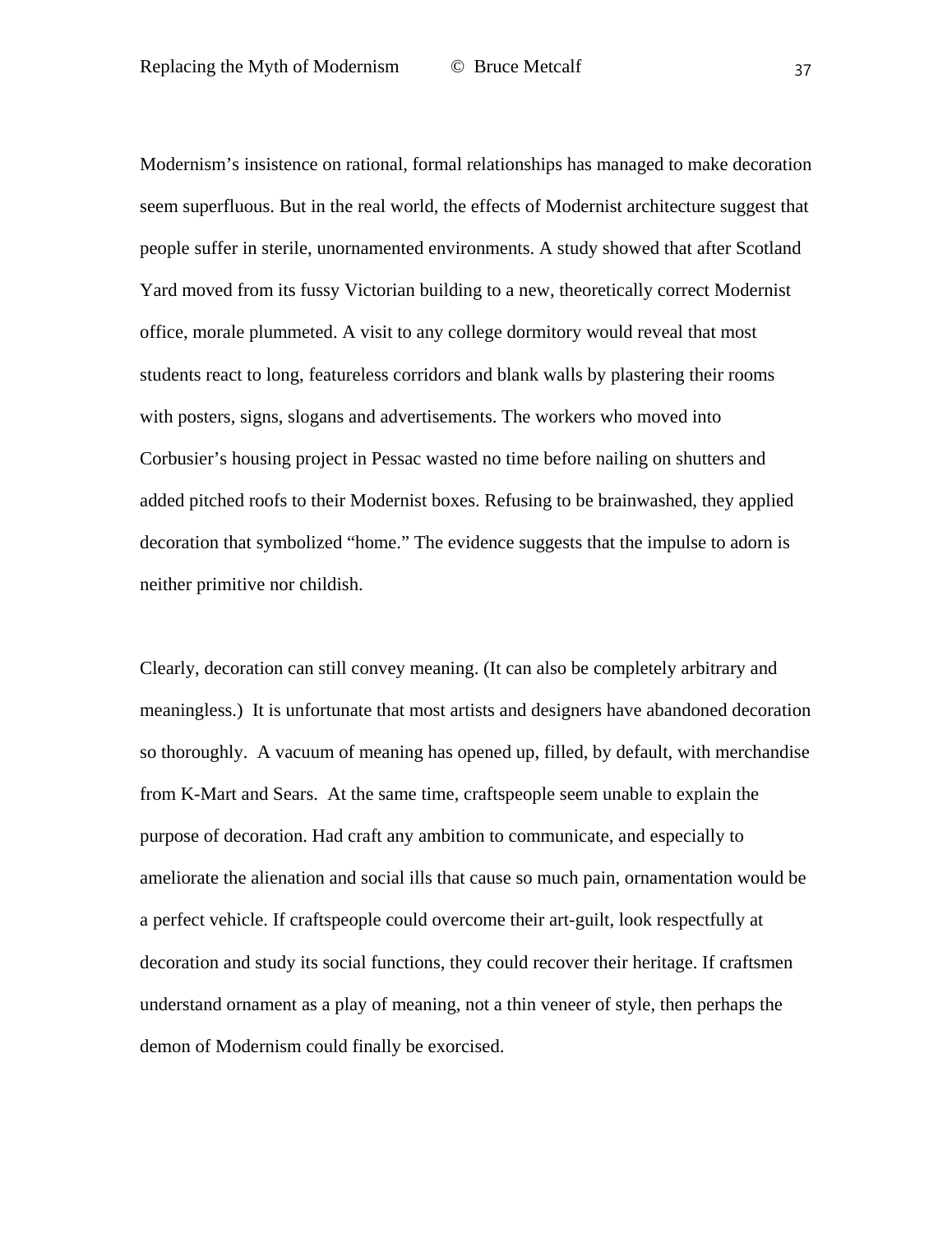In Summary

The ideas I have set forth involve contingencies--the many ways a craft object can be connected to the real world. To pursue any one of them would require that the basic rules of Modernism be put aside, and notions as to what is properly aesthetic be repudiated. Fine arts have turned away from Modernist ideology: it is fashionable now to talk about politics, AIDS, relations with the third world, or Feminism in art. These subjects presuppose an art intimately connected to the world, not isolated in a gallery. And yet, most painting, sculpture, video and performance still claim the status and privileges of Modern art, and are reluctant to enter the homes and personal spaces of ordinary people. Those sites remain the province of craft.

It should be clear that I am no friend of Modernism. I believe its ideas have done much damage. Certainly, there is a place for pure, unalloyed visual pleasure, and Modernist theories describe how to judge an object intended for that purpose. But those kinds of objects have surrendered many of art's--and craft's--important purposes: to remind ordinary people of their position in the cosmos; to point to meaning; to be used; to help; to heal; to entertain. Those functions were discarded in the name of the self-rewarding aesthetic experience, and it's high time craftsmen reclaim them. Craft once played all those roles, and, to some extent, it still does. But the criteria so dear to Modernists have narrowed and stunted craft, asking it to fit into the same straight-jacket that painting and sculpture once willingly strapped on. The more I consider it, the more I think craft practitioners should give up the pursuit of Modernist art entirely. Either that, or craftsmen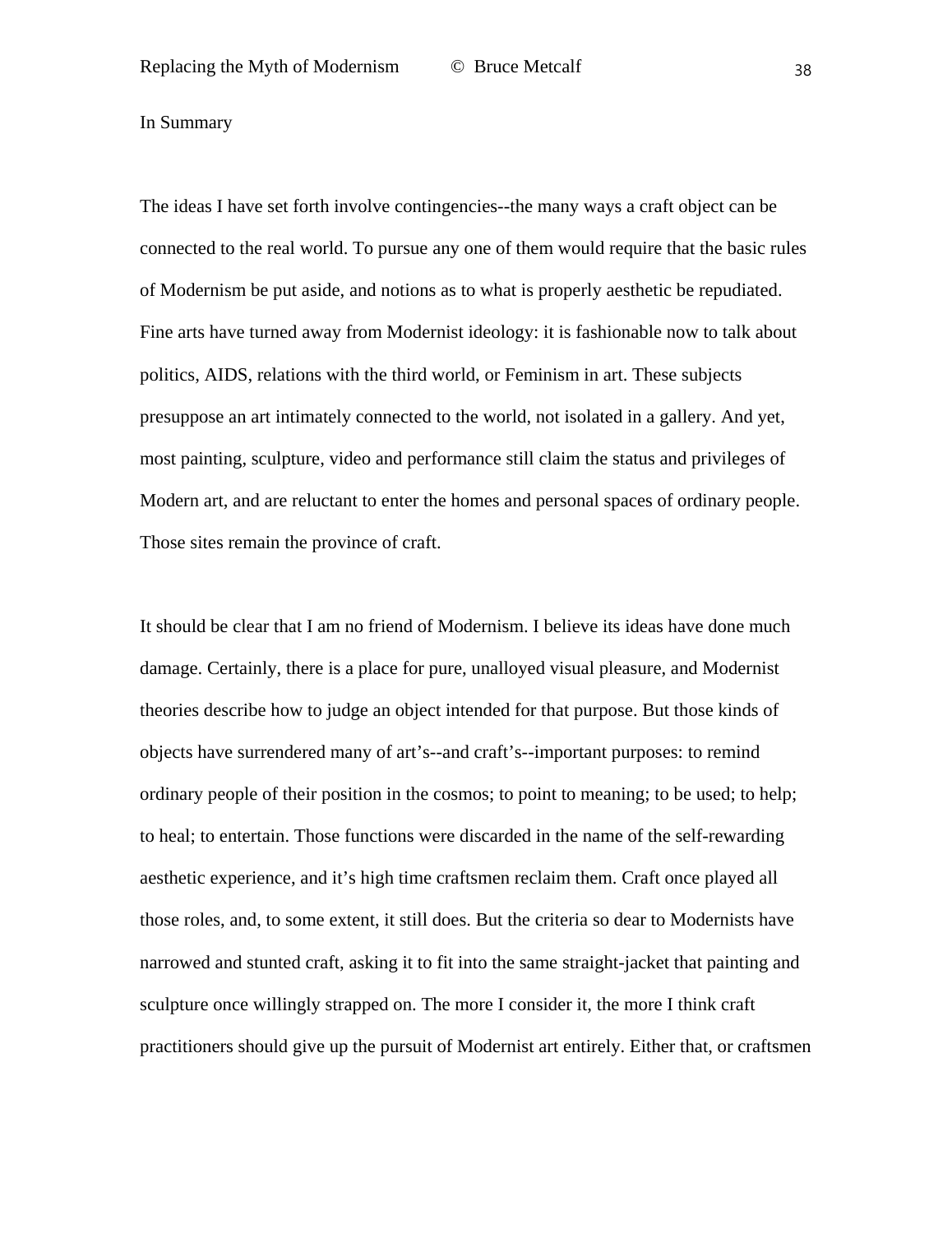should have the courage to simply declare that they are sculptors, and then be prepared to fully engage in the art world's contentious discourse.

Given these choices, it seems best, in my view, to relinquish art-envy and stop aspiring to the alleged nobility of fine art. It is equally noble to communicate with people and to produce objects that personalize rather than alienate. The traditional roles of craft offer rich possibilities, if only they can be reshaped to be relevant to social conditions today. What craft has always done is its strength. The challenge is to consciously, carefully build upon tradition. The project is no less creative, no less difficult, than any agenda in modern art .

<sup>i</sup> Edward Lucie-Smith, *The Story of the Craft*sman's Role in Society*,* (Ithaca, NY: Cornell University Press, 1981), 271

ii Barbara Cartlidge, *Twentieth Century Jewelry* (New York: Harry N. Abrams, 1985), and 9peter Dormer and Ralph Turner, *The New Jewelry: Trends and Traditions* (London: Thames and Hudson, 1985).

iii SNAG Newsletter, Number 100, June 1992

i,

iv Harold Osborne, *Aesthetics and Art Theory, An Historical Introduction* (New York: E.P. Dutton, 1970), 160-161.

<sup>v</sup> Greenberg made this statement in April 1992 at the conference "Critical Studies in the Craft Arts: Crossings, Alignments and Territories" at New York University, which the author attended.

vi The American National Exhibition in Moscow, 1959